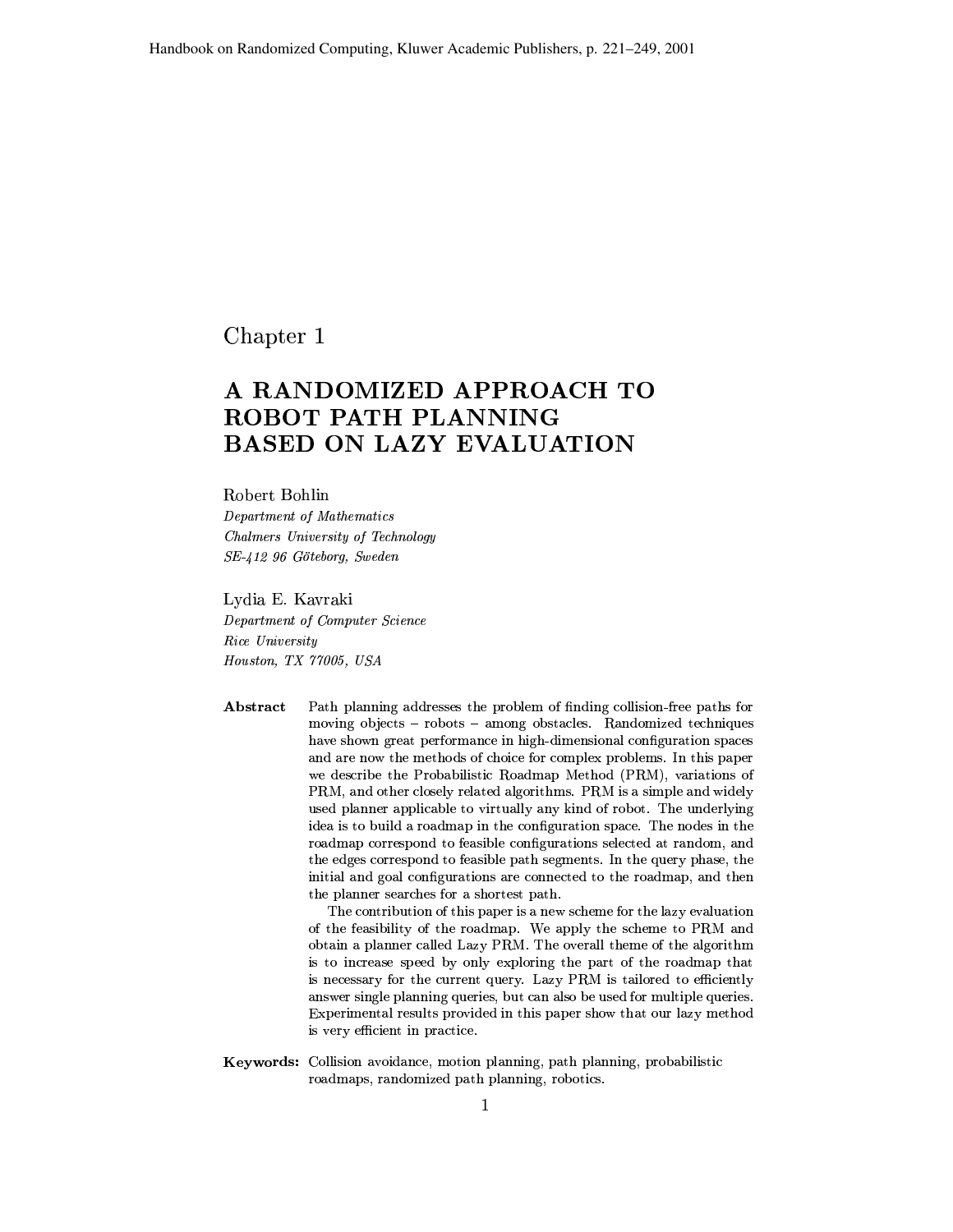#### $\mathbf{1}$ . **INTRODUCTION AND MOTIVATION**

 $\overline{2}$ 

Path planning for robots is a broad and intensively studied problem. The general problem is to find collision-free paths for moving objects among a set of obstacles. The moving objects are called robots and they operate in an environment called the workspace. A robot can be a single rigid body or a collection of rigid bodies connected by joints.

**Path Planning Applications.** Planners are used in a wide variety of applications. Industrial robots weld, paint, and assemble products and their actions could be programmed automatically to a large extent. Many Automated Guided Vehicles (AGVs) plan their paths in real-time while they transport assembly parts between different stations in a workshop. AGVs use sensors to navigate and to detect unknown moving obstacles (like humans). Planners are integrated with Computer-Aided Design (CAD) software to support the design engineer in deciding whether or not it is possible to assemble or maintain a product.

More applications can be found in computer graphics where planners generate motions for animated humans, vehicles and other objects [26]. The task may also involve coordination of several robots. One important issue here is to generate motions that look natural and smooth. In medical surgery, planners are used to generate paths for operations so that the damage in tissues involved is minimized. Neurosurgeons, for example, use the planner in [40] to compute how to generate radiation beams that destroy brain tumors without damaging surrounding tissues. Last but not least, planning has interesting applications in biomedicine. For example, a path planner can be used to compute if a drug molecule (the robot) can find a path into a large protein molecule, dock to its active site, and in this way prevent an undesired reaction in the active site [15, 28].

Need for Efficient Path Planners. There are several reasons for using path planners in the above applications. In many industrial problems and in computer graphics animation, the main reason is to reduce programming time. Manual calculation of paths can be very tedious. For example, a car body may have thousands of spots to weld and there the potential time savings from the use of a planner are huge. The quality of the produced paths is also an important issue. Often, execution time is also critical, and planners can be used to optimize paths in that respect.

A planner may also allow the computation of very complex motions. An industrial example may be the coordination of fixture motion and robot motion in an arc welding application. In computer graphics, one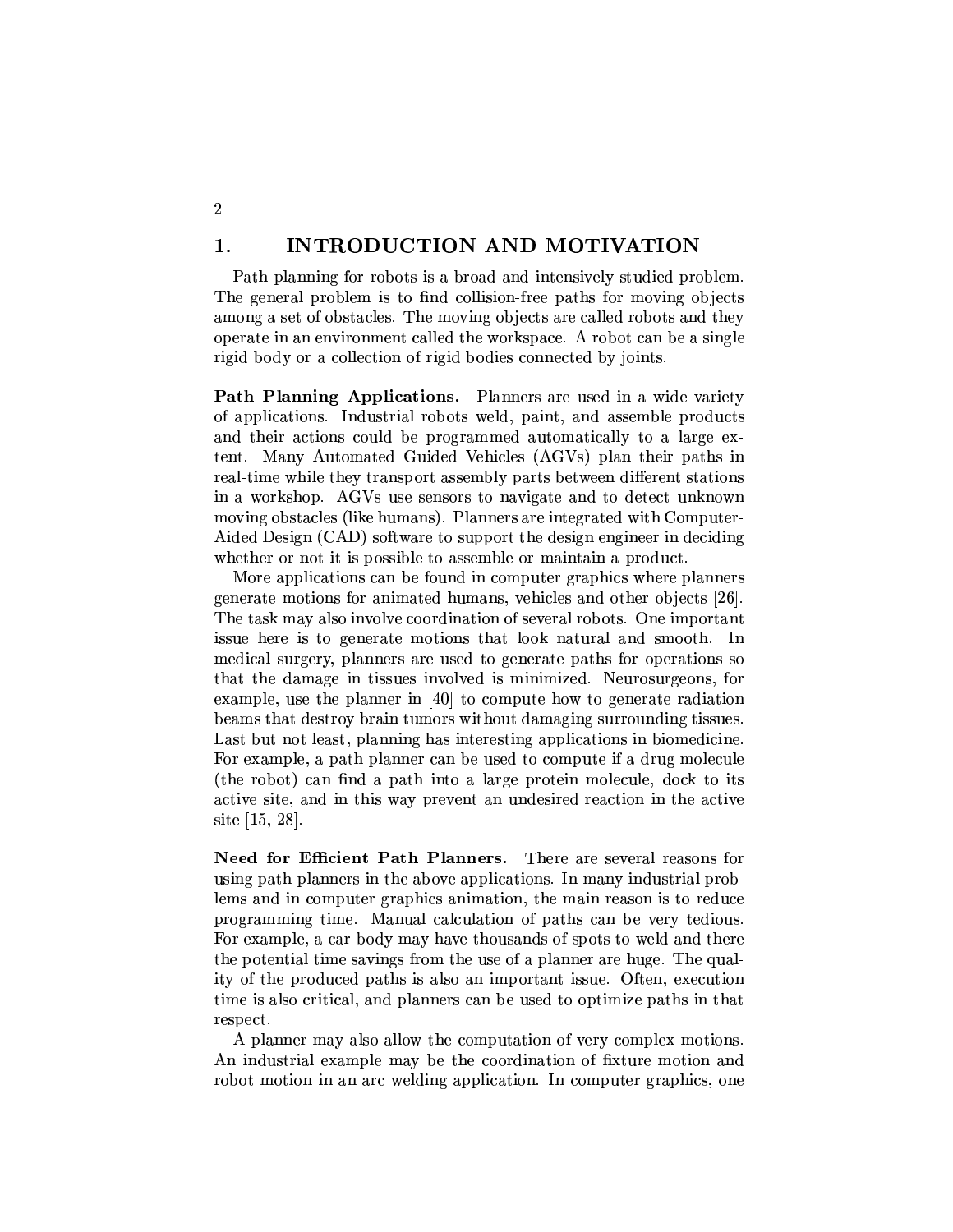may want to have a large number of virtual characters interacting, e.g., a crowd of tourists can be made to follow a guide. A car-like robot has curvature constraints on the paths it can follow due to its limited turning radius. Constraints of a different type arise when a dextrous robot grasps and manipulates an object, or when cooperating robots simultaneously manipulate an object. Then closed kinematic chains appear and these must always be maintained, otherwise the object will fall down. Another difficulty that appears in real scenarios is dealing with uncertainties. We may have uncertainties in the control of the robot, in sensing, or incomplete knowledge of the environment (e.g., the Pathfinder rover that was sent to explore the surface of Mars [34].

Our Work and Outline of the Paper. Different path planning algorithms have been developed for addressing the issues above. We concentrate on the most basic version of the path planning problem, that of moving a robot in a static environment. Efficient solutions of that problem translate to improvements in the solution of problems with more constraints such as the ones mentioned above. The high computational complexity of the basic path planning problem (see Section 2) dictates the use of randomized techniques for its solution.

In the first part of this paper, we revisit some general randomized path planning techniques for robots with many degrees of freedom (dof). The class of algorithms we are mostly interested in are the Probabilistic Roadmap Methods (PRMs). These algorithms are simple, general and can be used for a broad range of problems. In the second part of the paper, we present a new planner based on the PRM framework. The planner tries to minimize the number of collision checks done in the PRM framework and hence increase speed. We call the new planner Lazy PRM. We demonstrate that Lazy PRM is particularly effective in standard industrial applications. The latter are high-dimensional problems characterized by complex geometry and relatively uncluttered spaces.

This paper is organized as follows. Section 2 discusses the complexity of the basic path planning problem, motivating the need for randomized techniques for its solution. Section 3 establishes the terminology that will be used in the rest of the paper. Section 4 gives a description of the basic PRM, a number of variations of the algorithm, and other closely related algorithms. In Section 5 we describe Lazy PRM. We draw our discussion from  $[6, 7, 8]$ . Related ideas about lazy evaluation have been developed concurrently and independently in [35]. An analysis of the planner is given in Section 6 while experimental results are given in Section 7. We conclude in Section 8 with a discussion of the capabilities and limitations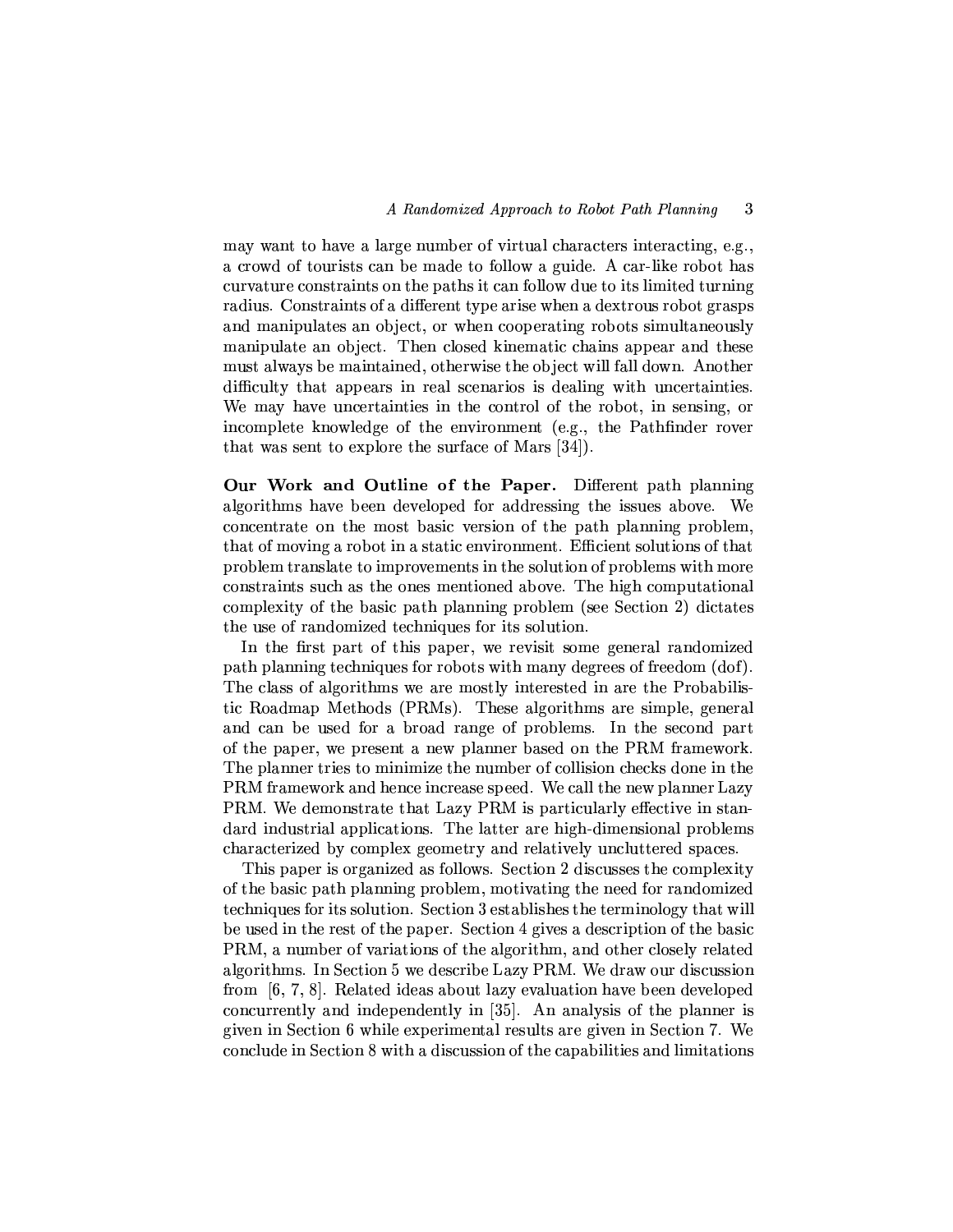of Lazy PRM. Some of our comments apply to randomized approaches to path planning in general.

#### $2.$ **COMPLEXITY ISSUES**

In the previous section we gave some examples of path planning applications with different characteristics, and some problems that arise in practice. Unfortunately, there is no planning technique that deals with all of those conditions and constraints. For some special cases there exist good planners, but in general there is still a way to go until planners can be practically useful.

An algorithm is called *complete* if it always will find a solution or determine that none exists. Complete algorithms for the basic path planning problem exist, but they can not be used in practice due to their high complexity. So far, the fastest complete algorithm for arbitrary robots is given in [12] and it is exponential in the number of dof of the robot. The algorithm is too slow to be useful in practice, and it is mostly used in theoretical analysis as an upper bound on the complexity of the path planning problem. Some versions of the path planning problems have been proved PSPACE-hard [38]. Various other complexity results are described in  $[15, 27]$ .

An alternative to complete planners are *probabilistically complete* planners. If a collision-free path exists, a probabilistically complete planner finds a solution with a probability approaching 1 given enough time for the computation [15]. Trading completeness for speed, randomized techniques have been successfully applied to generate path planners that are now the methods of choice for complex planning tasks. In this paper, we will explore in depth one such technique, the PRM framework, which has delivered excellent experimental results in the last five years.

#### 3. **NOTATION**

We need a way to describe the position of the robot in a convenient For instance, if the robot is a single rigid object in a threeway. dimensional workspace, it has six dof and we can specify its position and orientation by six parameters; three coordinates for the translation, and three angles for the orientation. Similarly, the pose of an articulated robot arm (with a fixed base) is completely specified by the joint values.

More generally, a *configuration* is a set of independent parameters such that the position of every point of the robot can be determined relative to a fixed frame in the workspace. The set of all configurations is called the *configuration space* and is denoted by  $\mathcal{C}$ . The dimension of  $\mathcal C$  is equal to the number of dof of the robot. The obstacles in the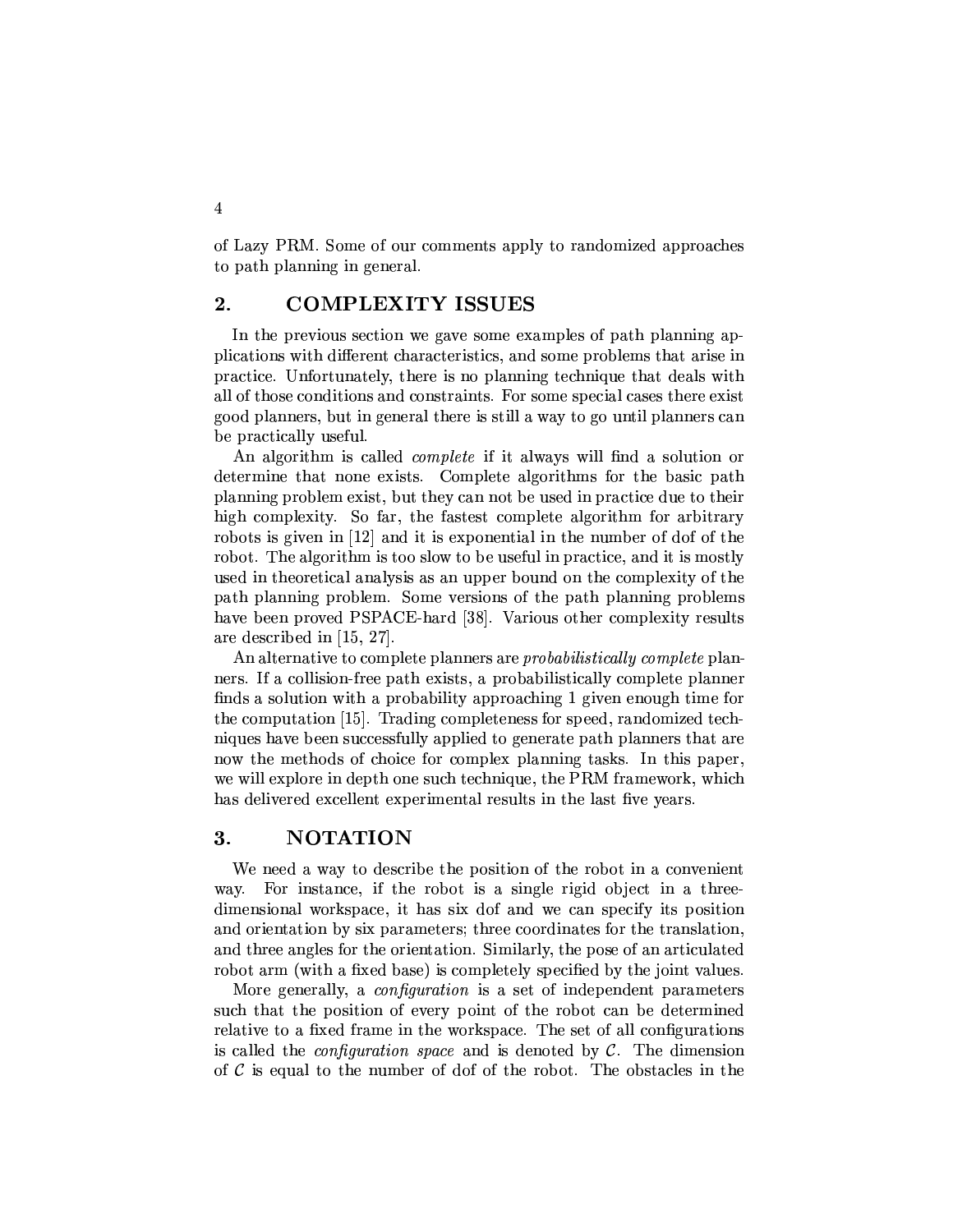workspace can be mapped onto a subset of  $C$  – the configuration space obstacles – by the following definition: a configuration belongs to the configuration space obstacles if the robot intersects any obstacle in the workspace. The open subset of collision-free configurations is denoted by  $\mathcal{F}$ .

A path for the robot is simply a continuous curve in  $\mathcal{C}$ . We will also refer to a path as a sequence of points in  $\mathcal{C}$ , in which case the path is the piecewise linear curve obtained by linearly interpolating subsequent points.

With this notation, we can rephrase the basic path planning problem as follows: given an initial configuration  $q_{init}$  and a goal configuration  $q_{goal}$  in F, find a continuous curve in F connecting these points, or determine that none exists [27]. This formulation of the problem is usually favorable, since it is stated in terms of navigating a point rather than objects in the workspace. In that sense, the planning problem becomes independent of the geometry and kinematics of the robot, and may appear simpler. However, as soon as the robot is allowed to rotate or has revolute joints, the kinematics is non-linear, and seemingly simple obstacles in the workspace are mapped onto very complex obstacles in the configuration space. If the dimension of  $\mathcal C$  is low, say four or less, then it is possible to obtain an approximate representation of the configuration space obstacles by discretization. But if the dimension is higher there is no convenient way to represent  $C$ .

So, how can we plan in a space where the obstacles cannot be represented? We do have an implicit representation of the obstacles. Given a configuration it is generally easy to use the forward kinematics function to calculate the position of the robot in the workspace. Then we can test for intersection with the workspace obstacles to decide whether the configuration is feasible or not. Thus, we can point-wise determine if we are in  $\mathcal F$ . As a consequence, we cannot completely verify that a path, i.e. a curve in  $\mathcal{C}$ , is entirely collision-free, but we consider a path being feasible if it is collision-free to a certain resolution.

### 4. RANDOM ROADMAPS FOR FAST PATH **PLANNING**

The idea of using randomization to solve the path planning problem is not new. The Randomized Path Planner (RPP) [5] was one of the first algorithms that used randomization. The algorithm was a breakthrough that made it possible to solve difficult problems in high-dimensional configuration spaces. At the same time, RPP possessed completeness properties. The planner uses a potential field in the configuration space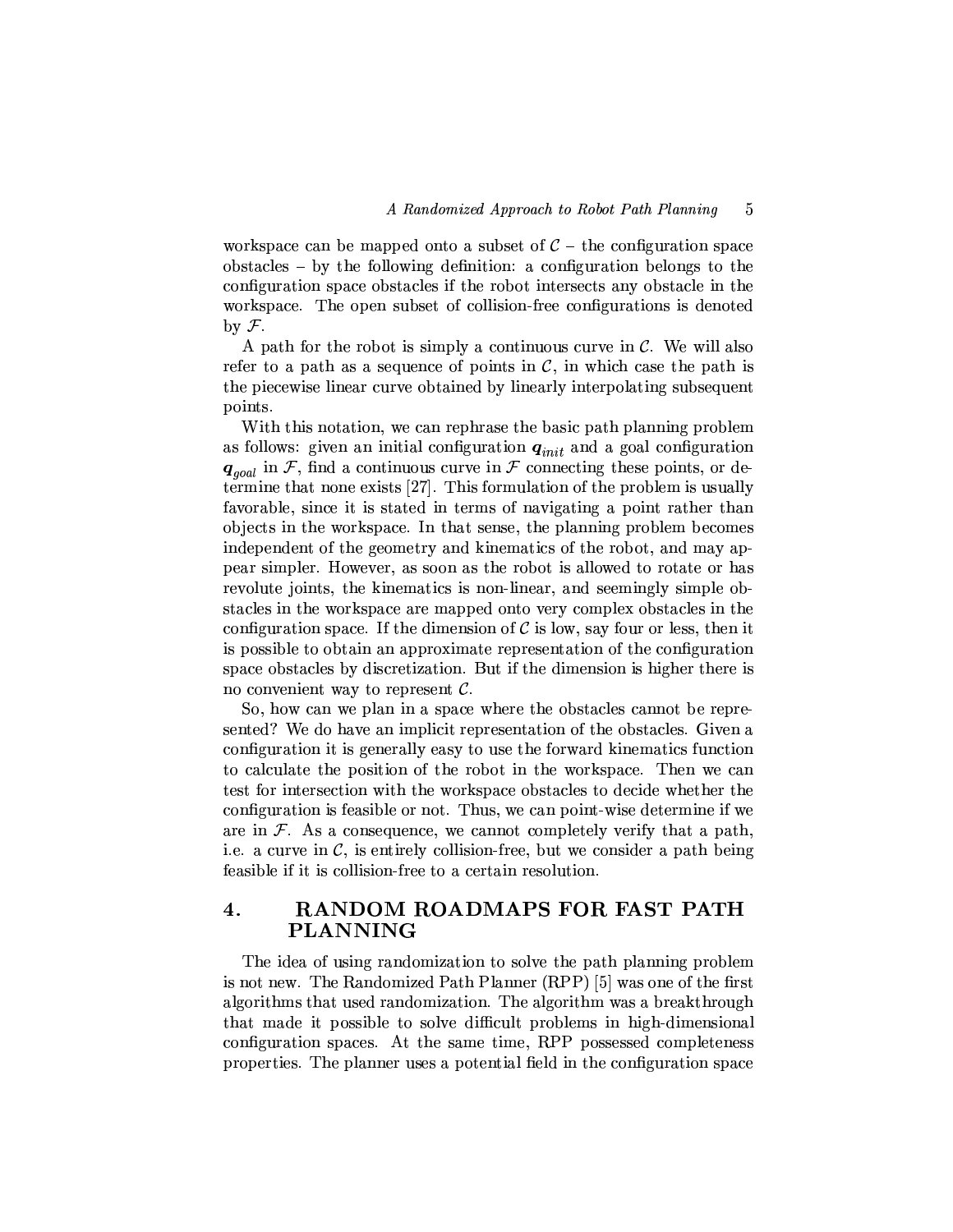and calculates the potential without an explicit representation of the configuration space obstacles. The potential field is composed of one attractive field guiding the search towards the goal, and one repulsive field preventing from collisions with the obstacles. Starting from  $q_{init}$ , the algorithm follows the steepest descent direction towards  $q_{\text{goal}}$ . However, the potential is not perfect (calculating an ideal potential is probably as difficult as the path planning problem in itself) and generally contains local minima. To escape local minima the RPP combines descent motions and random walks.

One of the most general and widely used methods for path planning is the Probabilistic Roadmap Method (PRM). The algorithm is easy to implement and has been successful in many applications, also in highdimensional configuration spaces. PRM is practically independent of the geometry and the kinematics of the robot, and can be used with virtually any kind of robot. In this section we will start with a detailed description of a basic PRM and continue with some variations of PRM.

### THE PROBABILISTIC ROADMAP  $4.1$ **METHOD** (PRM)

The idea behind the Probabilistic Roadmap Method (PRM), described in [24, 25, 37], is to represent and capture the connectivity of  $\mathcal F$  by a random network – a roadmap. The nodes in the roadmap correspond to randomly selected configurations, and the edges correspond to path segments between the nodes. In a preprocessing step, or a *learning phase*, a large number of points are distributed uniformly at random in  $\mathcal{C}$ , and those found to be in  $\mathcal F$  are retained as nodes in the roadmap. A local planner is then used to find paths between each pair of nodes that are sufficiently close together. If the planner succeeds in finding a path between two nodes, they are connected by an edge in the roadmap. In the *guery phase*, the user specified start and goal configurations are connected to the roadmap by the local planner. Then the roadmap is searched for a shortest path between the given points, see Figure 1.1.

Even though a powerful local planner will require few nodes to obtain a well connected roadmap, most implemented PRMs show that it is computationally more efficient to distribute nodes densely and use a relatively weak, but fast, local planner, see [25, 37]. The local planner may for instance only check the straight line between two nodes. Other local planners are discussed and evaluated in [1].

Often the learning phase of PRM has a node enhancement step in order to increase the connectivity of the roadmap by adding more nodes in difficult regions of  $\mathcal F$ . Different techniques are used to identify these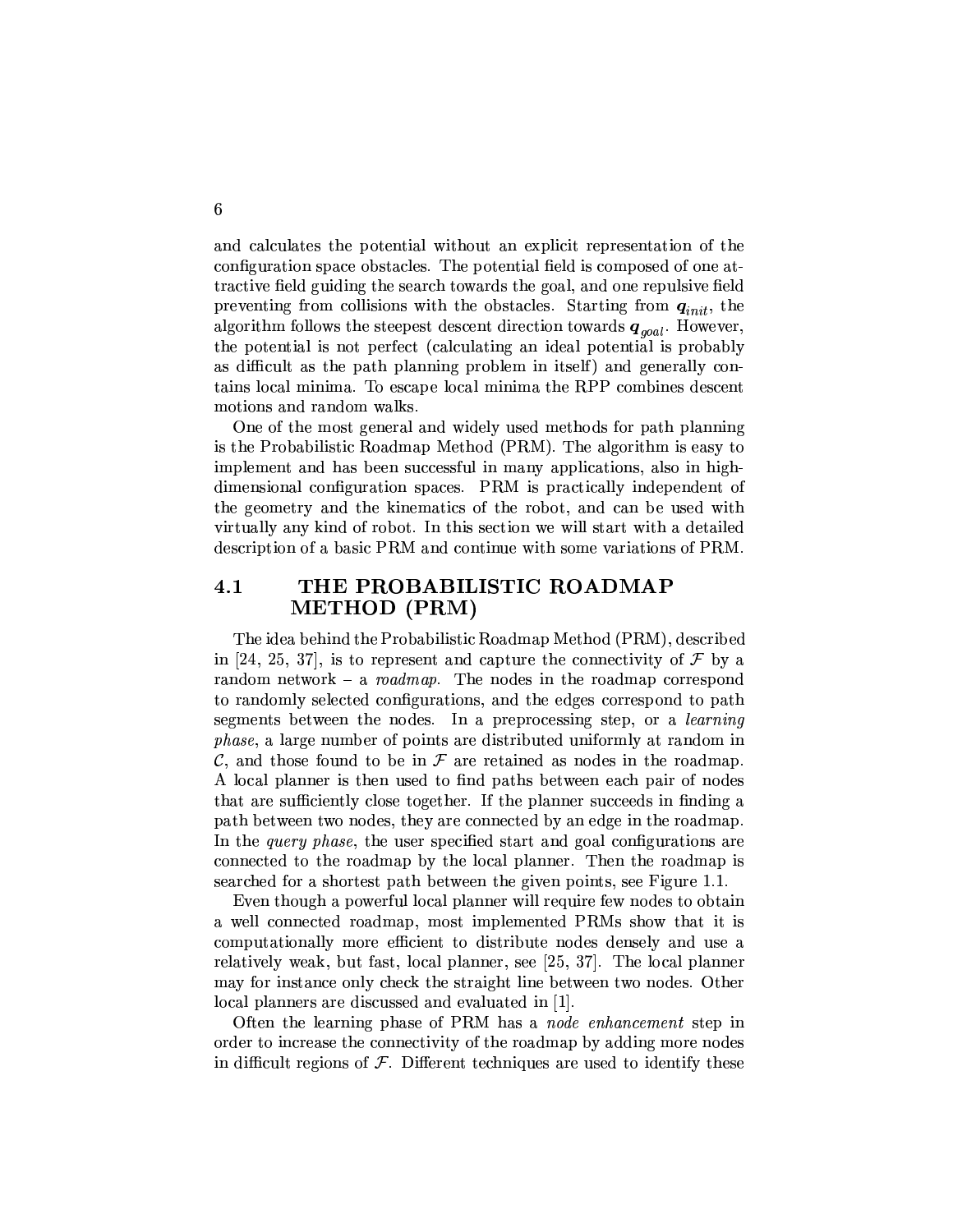

Figure 1.1 A random roadmap created by basic PRM in a simple two-dimensional configuration space with rectangular obstacles (grey). The shortest path is the thick line.

regions; one way is to distribute new points close to a number of seeds randomly selected among the existing nodes. In [24], the probability that a node is selected is proportional to  $\frac{1}{1+b}$ , where b is the number of edges connected to the node. An alternative selection can be based on a node's ratio of failed attempts by the local planner to find paths to other nodes [25]. Other techniques to increase the connectivity of the roadmap are described in  $[2]$  and  $[17]$ .

PRM has shown to work well in practice in high-dimensional configuration spaces, see [25]. Indeed, it is useful for multiple queries, since once an adequate roadmap has been created, queries can be answered very quickly.

#### 4.2 **VARIATIONS OF PRM**

The idea of using randomization, and the simplicity and generality of randomized algorithms, have inspired further development of PRM and other closely related methods. A few algorithms similar to PRM do not divide the planning process into a learning phase and a query phase. Given an initial and a goal configuration, the planner in [36] inserts randomly distributed nodes in  $F$ , one at a time, and connects them to the different components of the roadmap by a local planner. New nodes are inserted until the initial and goal configurations can be found in the same connected component of the roadmap. See also [13] and [21]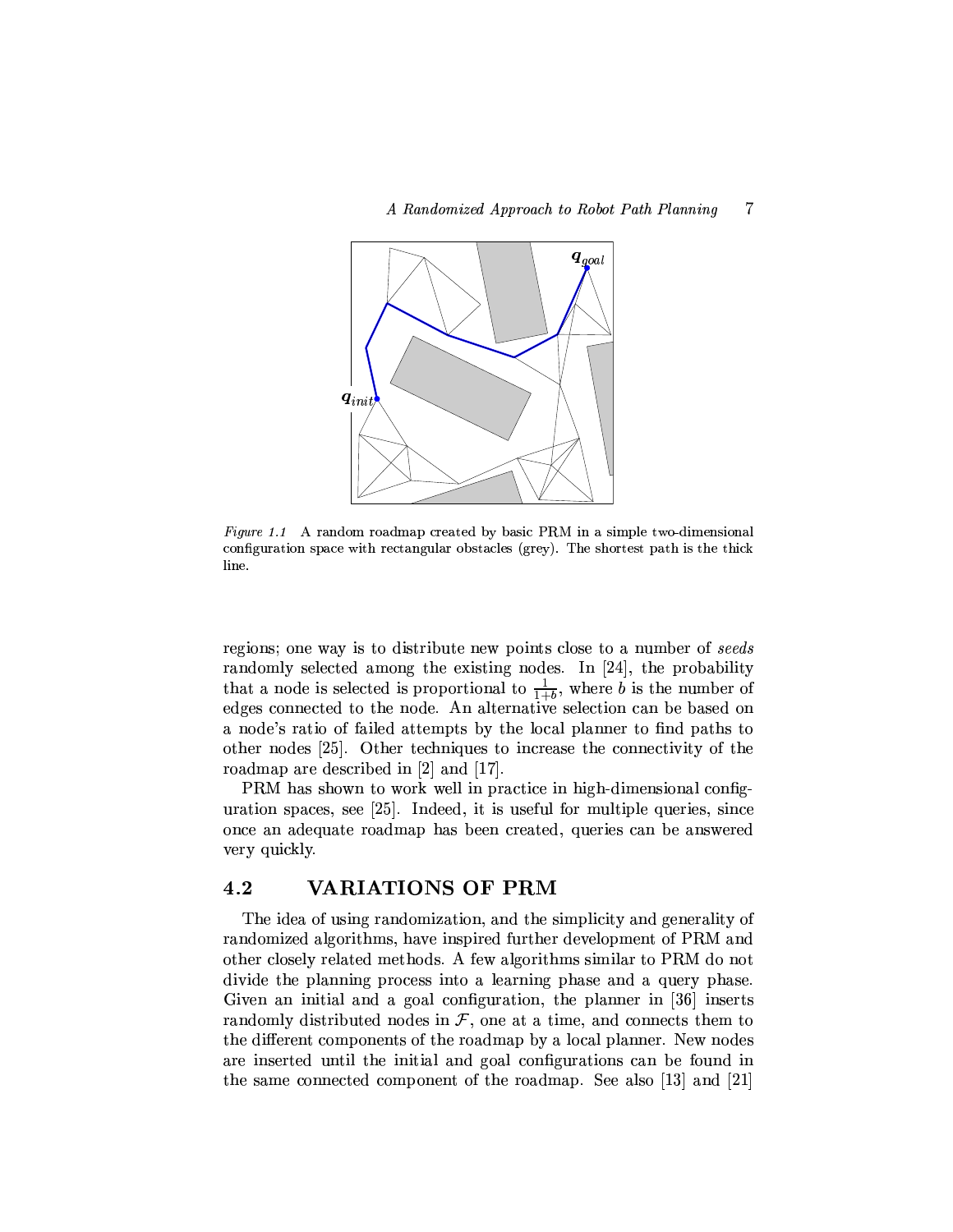for related algorithms. The latter paper gives an adaptive scheme for adjusting the power of the local planner.

Although the node enhancement step was developed to increase the connectivity of the roadmap, basic PRM still has weaknesses in finding paths through narrow passages in  $\mathcal{F}$ . Several recent approaches are intended to improve PRM in this respect by using different sampling strategies. The underlying idea is to distribute nodes close to the boundary of  $\mathcal F$ . The planner in [18] initially allows the robot to penetrate the obstacles to a certain extent. Small neighborhoods around the configurations just in collision are then re-sampled in order to place nodes close to the boundary of  $F$ . The Obstacle Based PRM (OBPRM) in [2] and [3], repeatedly determines a configuration in collision to be the origin of a number of rays. Binary search is then used along each ray to find points on the boundary of  $\mathcal F$ , where roadmap nodes are placed. In [9], another idea is presented. The planner identifies the boundary of  $\mathcal F$  by distributing points in pairs. Each pair is generated by first picking one point uniformly at random in  $\mathcal{C}$ , and then picking another point close to the first one. One of the points is added to the roadmap only if it is in  $\mathcal F$  and the other point is not. Yet another technique to increase the number of nodes in narrow passages of  $\mathcal F$  is presented in [41]. Points are picked uniformly at random in  $\mathcal C$  and then retracted onto the medial axis of  $\mathcal F$ . Retraction to the medial axis of the workspace is done in  $|10|$ .

Randomized approaches related to PRM are described in [19] and [30]. These build two trees rooted at the initial and goal configurations respectively. As soon as the trees intersect, a feasible path can be extracted. What differs these two methods is the way of expanding the trees. In [19], the trees are expanded by generating new nodes randomly in the vicinity of the two trees, and connecting them to the trees by a local planner. The planner in [30] iteratively generates a configuration, an attractor, uniformly at random in  $\mathcal{C}$ . Then, for both trees, the node closest to the attractor is selected and a local planner searches for a path of a certain maximum length towards the attractor. A new node is placed at the end of both paths. A new attractor is selected until the two trees intersect.

The algorithm in [29] is a method to keep the number of nodes in the roadmap to a minimum. Candidate nodes are generated uniformly at random, one at a time. A node is inserted to the roadmap only if it can be connected to at least two components of the roadmap, or if it does not see any other node. In the former case the components are merged, and in the latter case a new component is created. Variations of PRM have also been used for manipulation planning and for robots with closed kinematic chains, see  $[16, 31, 35]$ .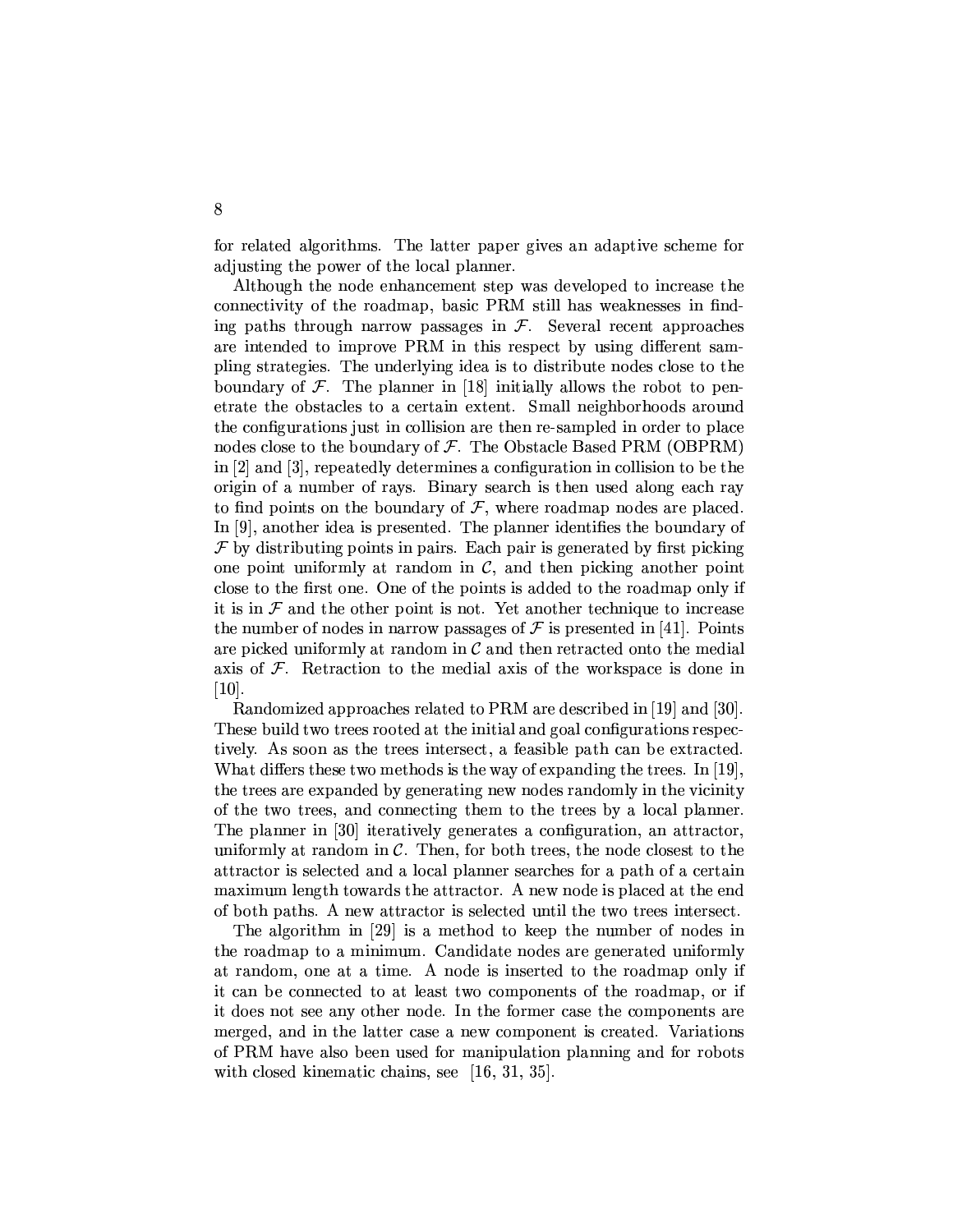### 5. DESIGNING AN EFFICIENT RANDOMIZED PLANNER USING A **LAZY EVALUATION SCHEME**

#### $5.1$ **MOTIVATION**

In many applications, the configuration space changes frequently. For example, as soon as the robot changes tools, grasps or deforms an object, or when a new obstacle enters the workspace, the feasible part  $\mathcal F$  is affected. A planner useful in practice must be able to plan in new configuration spaces instantly, so long preprocessing must be avoided. Ideally, the time required for planning should relate to the difficulty of the planning task, i.e., a simple path in an uncluttered environment should be found quickly, while a more complicated path may require more time.

In a similar way, the planning time should relate to the desired quality of the solution path. The quality of a path is difficult to quantify (see further discussion in Section 5.4), but in general we prefer short paths in  $\mathcal{C}$ , with respect to some metric.

We would also like the planner to learn to some extent, i.e., to use information from previous queries in order to speed up subsequent queries. For example, if the algorithm finds a path through a narrow passage in  $\mathcal{F}$ , it should be able to use that information when searching for a new path back through the passage.

The general theme for roadmap algorithms is to construct a network of paths verified to be collision-free by a local planner. Unfortunately, it is difficult to find a global strategy that can use these local planners efficiently in order to avoid traps and dead ends. In environments with complex geometry and expensive collision checks, this often means that too much time is spent on planning local paths that will not appear in the final path. So, even though PRM fulfills most of the above requirements, it is too slow in many applications.

Our solution is to avoid using local planners as much as possible, and instead keep a global view through the entire planning process. In this section we present Lazy  $PRM - a$  path planning algorithm tailored for single queries in high-dimensional, relatively uncluttered configuration spaces. We address the problem of finding simple paths quickly in industrial environments with complex geometry. In these environments collision checking is computationally expensive, so to make the planner fast, the main theme is to minimize the number of collision checks.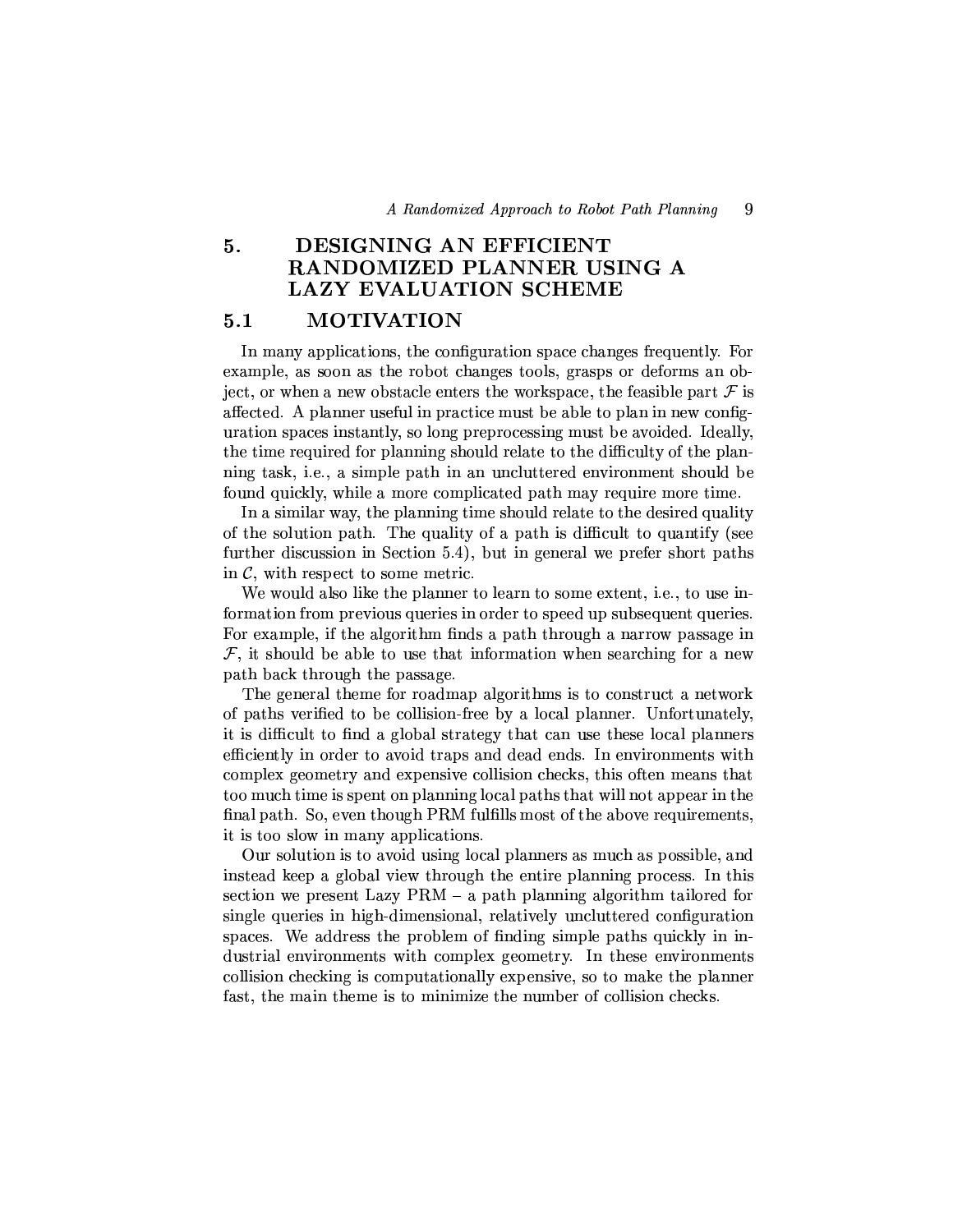#### $5.2$ OVERALL SCHEME OF LAZY PRM

10

This section describes a new algorithm for single query path planning. The algorithm is similar to the basic PRM in [25] in the sense that the aim is to find the shortest path in a roadmap generated by randomly distributed configurations. In contrast with existing PRMs, we do not build a roadmap of feasible paths, but rather a roadmap of paths assumed to be feasible. The idea is to lazily evaluate the feasibility of the roadmap as planning queries are processed.

In other words, let  $q_{init}$ ,  $q_{goal}$ , and a number of uniformly distributed configurations form nodes in a roadmap. We connect by edges each pair of nodes being sufficiently close together. Lazy PRM finds a shortest feasible path in the roadmap by repeatedly searching for a shortest path, and then checking whether it is collision-free or not. Each time a collision occurs, the corresponding node or edge is removed from the roadmap, and then Lazy PRM searches for a new shortest path.

This procedure can terminate in either of two ways. If there exist feasible paths in the roadmap between  $q_{init}$  and  $q_{goal}$ , we will find a shortest one among them. Otherwise, if there is no feasible path, we will eventually find  $q_{init}$  and  $q_{goal}$  in two disjoint components of the roadmap. In the latter case, we can either report failure, or, if we still have time, add more nodes to the roadmap in a similar way to the node enhancement in [24, 25], and start searching again. A high-level description of the algorithm is given in Figure 1.2.

The point by using this scheme for lazy evaluation is that we only explore the part of the roadmap that is needed for the current query. The scheme is simple, general and can be applied also to other roadmap planners in order to increase performance. The strength is to either find a collision-free path or to conclude that none exists in the roadmap by using a small number of collision checks. It is always an advantage to use lazy evaluation since we can never do more work, in terms of collision checking, than basic PRM would do.

The rest of this section explains the different steps of the algorithm in more detail, Section 6 gives a proof of its probabilistic completeness, and Section 7 shows some experimental results.

#### $5.3$ BUILDING THE INITIAL ROADMAP

The first step in the algorithm is to build a roadmap  $\mathcal G$  in  $\mathcal C$ . There are two parameters that determine the size of  $\mathcal{G}$ ; the number of nodes,  $N_{init}$ , and the expected number of neighbors,  $M_{neighb}$ , connected to each node.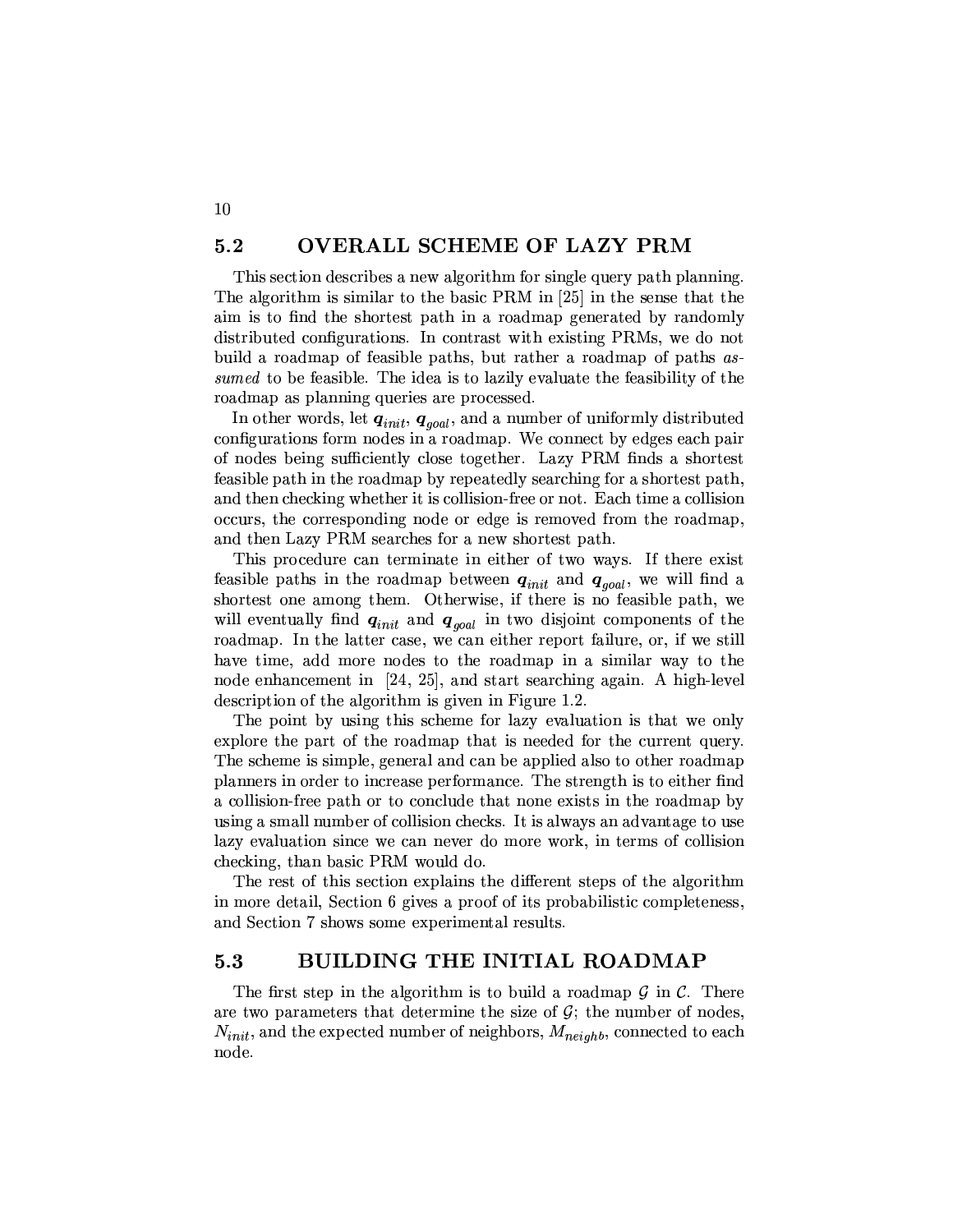

Figure 1.2 High-level description of Lazy PRM.

Initial Distribution of Nodes. Initially, we distribute  $N_{init}$  points uniformly at random in C. These points, together with  $q_{init} \in \mathcal{F}$  and  $q_{goal} \in \mathcal{F}$ , form nodes in  $\mathcal{G}$ . An important issue is the choice of  $N_{init}$ . The initial density of nodes, determined by  $N_{init}$ , is strongly correlated to the probability of finding a short path, if one exists. The correlation is hard to quantify, but the following example may give an illustration. Assume there exist only two ways to get to the goal configuration; either a short path through a rather narrow corridor, or a somewhat longer path through a wide corridor. If  $\mathcal G$  is sufficiently dense, the algorithm will find a short path through the narrow passage, see Figure 1.3(b). If  $\mathcal G$ is sparse, the algorithm will find a longer path through the wide passage, see Figure 1.3(a). In the worst case, if the roadmap is too sparse, there will be no feasible path at all in the roadmap, and the algorithm has to go to the enhancement step to generate more nodes. On the other hand, if  $N_{init}$  is too large, we will distribute more nodes than necessary, see Figure 1.3(c). Although we may obtain better paths, this will lead to somewhat longer planning times.

However, the idea behind the algorithm is that only a small fraction of the nodes in the roadmap will be necessary to check for collision. This makes the algorithm relatively insensitive to high density of nodes, so we can choose  $N_{init}$  relatively large. (In our experiments we start with  $N_{init} = 10000$  nodes and check on average 322 nodes in the most difficult planning task, see Task  $D \to E$  in Table 1.1(a), Section 7.) The number of nodes required to find a path is further explored in Section 6.

Selecting Neighbors. To build the roadmap we connect each node in  $\mathcal G$  by edges to a set of neighbor nodes. An edge represents the straight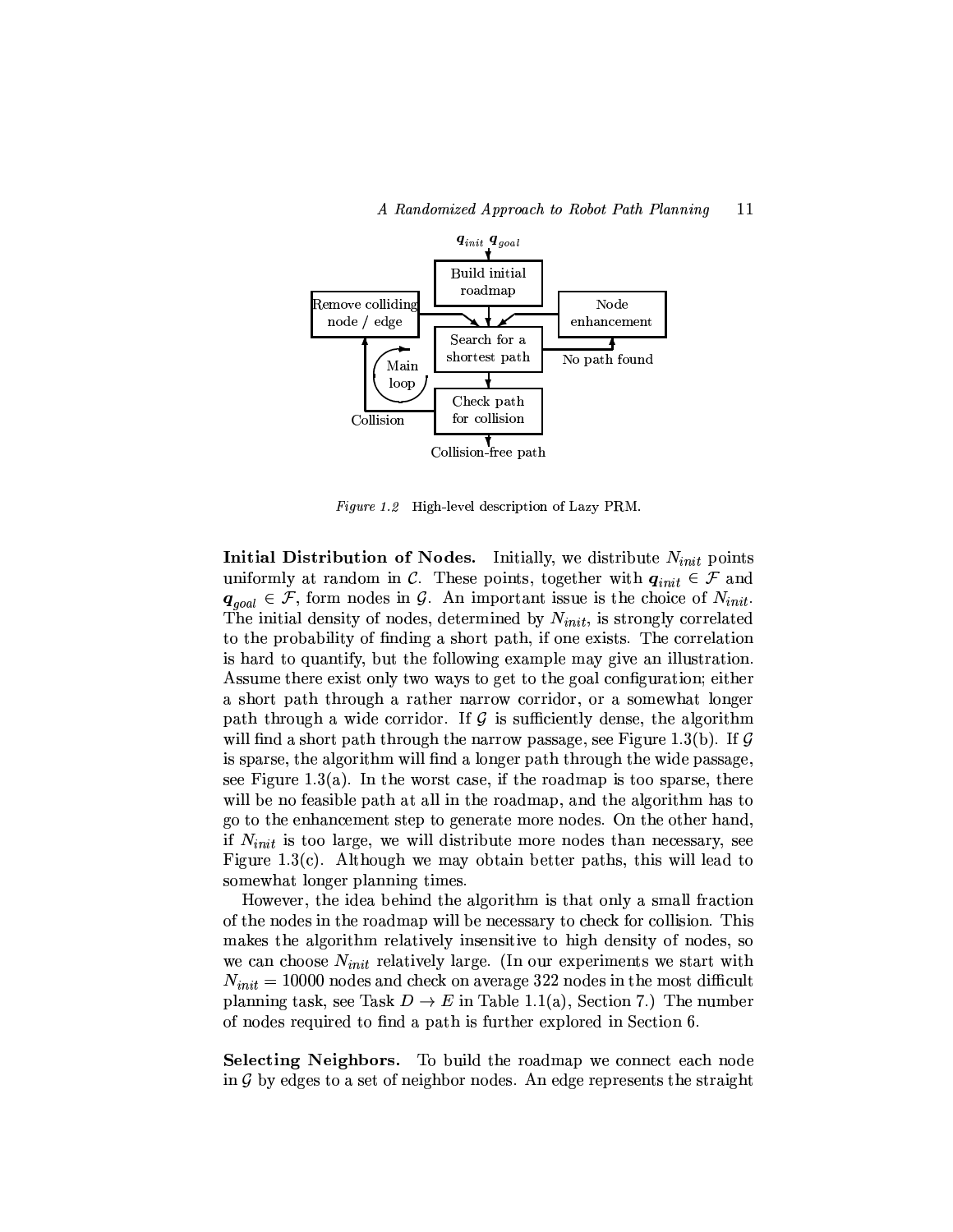

Figure 1.3 Example of a two-dimensional configuration space with rectangular obstacles (grey). The thick lines show the shortest feasible paths between  $q_{init}$  and  $q_{goal}$  in three different roadmaps. The roadmap in (a) is too sparse and no short feasible path exists. The roadmap in (c) is very dense, and the shortest feasible path will take longer time to find than the shortest feasible path in (b).

line path in  $\mathcal C$  between two nodes. Neither the nodes nor the edges are being checked for collision in the initial step, but we want, of course, to have edges which are likely to be feasible. Since it would require far too much memory to connect all pairs of nodes, and it is unlikely that the straight line path between two nodes far apart is feasible, it is natural to only consider nodes which are sufficiently close together.

In order to select appropriate neighbors, we need a metric  $\rho_{coll}$ :  $\mathcal{C} \times$  $\mathcal{C} \to [0,\infty)$  such that the distance between two configurations under this metric reflects the difficulty of connecting them by a collision-free straight line path. Then we connect each pair of nodes  $(q, q')$  such that  $\rho_{coll}(q,q') \leq R_{neighbor}$ . For any fixed radius  $R_{neighbor}$ , the number of neighbors of a node is a random variable, so depending on the initial number of nodes  $N_{init}$ , we choose  $R_{neighb}$  such that the expected number of neighbors equals the parameter  $M_{neighb}$  introduced in the beginning of Section 5.3.

In many cases it is harder to make feasible connections in certain directions than in others. Consider for instance an articulated robot arm; then it is more likely that a collision occurs when the base joint is moving one unit, than if a joint close to the end-effector is moving one unit. With this in mind, we let  $\rho_{coll}$  be a weighted Euclidean metric,

$$
\rho_{coll}(\boldsymbol{x}, \boldsymbol{y}) = \left( \sum_{i=1}^{d} w_i^2 (x_i - y_i)^2 \right)^{1/2}
$$
  
= 
$$
\left( (\boldsymbol{x} - \boldsymbol{y})^T W (\boldsymbol{x} - \boldsymbol{y}) \right)^{1/2},
$$
 (1.1)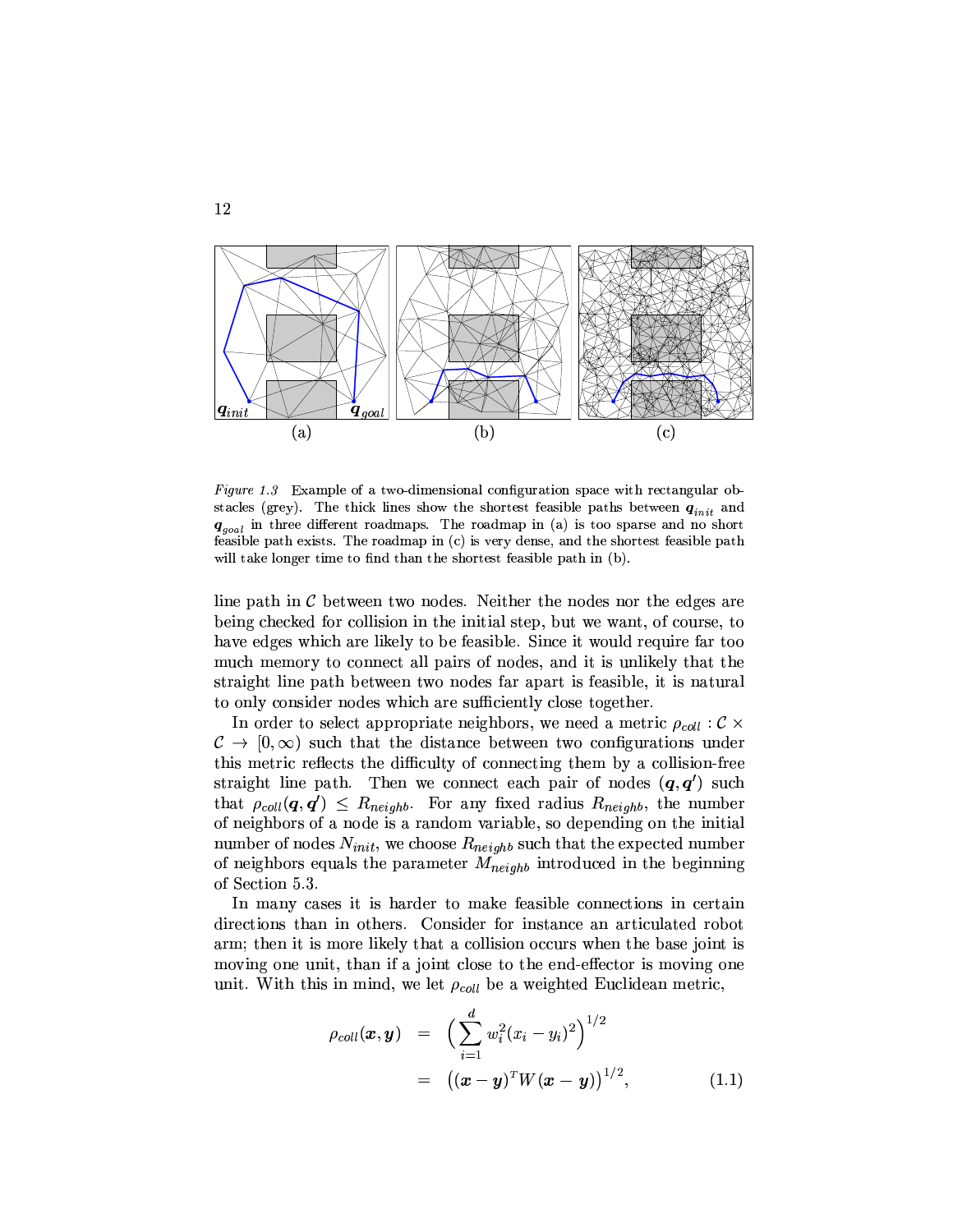where d is the dimension of C,  $\{w_i\}_{i=1}^d$  are positive weights,  $W =$  $diag(w_1^2, \ldots, w_d^2)$ , and  $\boldsymbol{x}^T$  is the transpose of  $\boldsymbol{x}$ . The weights are chosen in proportion to the maximum possible distance (Euclidean distance in the workspace) traveled by any point on the robot, when moving one unit in  $\mathcal C$  along the corresponding axis. This metric is easy to use and has been shown to work well in our experiments presented in Section 7.

#### SEARCHING FOR A SHORTEST PATH  $5.4$

The second step in the algorithm is to find a shortest path in  $\mathcal G$  between  $q_{init}$  and  $q_{goal}$ , or determine that none exists. We use the  $A^*$ algorithm [33], and a metric  $\rho_{path} : C \times C \rightarrow [0, \infty)$  to measure the length of a path and the remaining distance to  $q_{goal}$ .

If the search procedure succeeds in finding a path, we need to check it for collision. Otherwise, if no path exists in the roadmap, we either report failure, or go to the node enhancement step to add more nodes to the roadmap and start searching again depending on the overall time allowed to solve the problem.

**Choosing an Appropriate Metric for**  $A^*$ **.** The tool available to give preference to certain paths and reject others is the metric  $\rho_{path}$ . Thus, by defining this metric we decide which paths are assumed to be of high quality and which paths are assumed to be of poor quality.

In this paper we focus on articulated robots and use the Euclidean configuration space  $I_1 \times \cdots \times I_d$ , where  $I_i$  is the range of joint i and d is the number of dof. Thus, we do not identify angles equal modulo  $2\pi$  as being equal, although they define the same position in the workspace. This is because a real robot in general has supply wires, etc., which otherwise would be entangled. The metric  $\rho_{path}$  is a weighted Euclidean metric, similar to (1.1), where the weights are equal to  $\frac{1}{v_i}$ ,  $i = 1, ..., d$ , where  $v_i$ is the maximum angular velocity of joint  $i$ . This tends to give preference to paths with short execution time, which in many applications is the most interesting response variable.

In the general case, however, there are a large number of other response variables to consider. Some of them are measurable such as energy consumption, dynamic forces on joints, etc. Others are more subjective; for example, the motion should look natural and smooth from the user's point of view. Under any Euclidean metric, the straight line path in  $\mathcal C$  between two configurations is the shortest, but considering all of these response variables, the straight line path is not necessarily optimal. Thus, the choice of a configuration space parameterization and an appropriate metric is an intricate task in itself.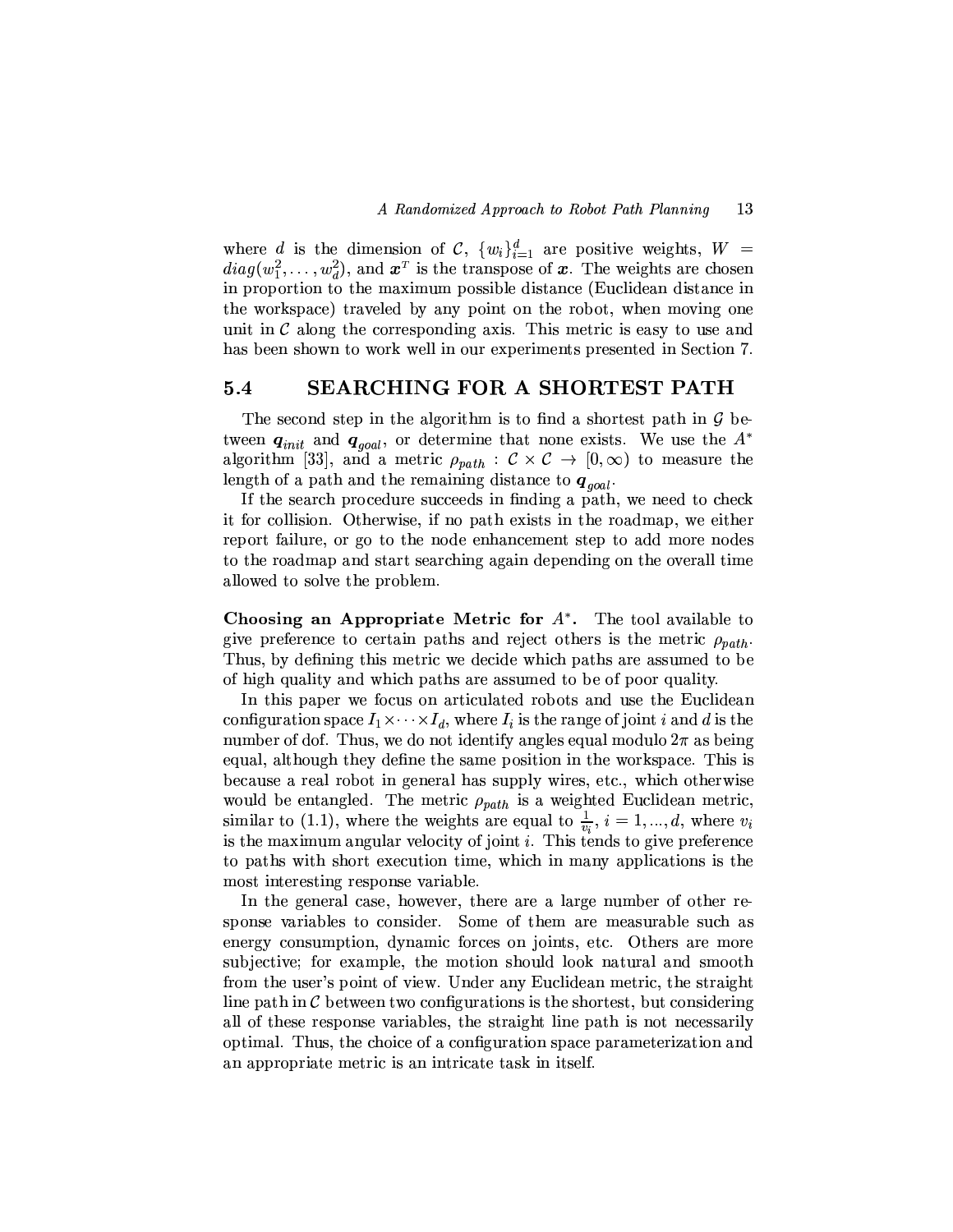#### **CHECKING PATHS FOR COLLISION**  $5.5$

14

When the  $A^*$  algorithm has found a shortest path in the roadmap between  $q_{init}$  and  $q_{goal}$ , we need to check the nodes and edges along the path for collision. In most applications it is straightforward to perform a collision check for a given configuration, i.e. determine whether a point is in  $\mathcal F$  or not [11, 32, 39]. It is considerably more expensive to check whether a path segment is entirely in  $\mathcal F$  or not. To keep the planner as simple and general as possible, we only use a collision checker for points in  $\mathcal{C}$ ; path segments, i.e. edges in the roadmap, are discretized and checked with a certain resolution. However, in [6, 7] we describe a variation of the algorithm which makes use of a function giving the minimum distance between the robot and the obstacles.

The overall purpose of the Search, Check, and Remove steps of our algorithm (the main loop in Figure 1.2), is roughly to identify and remove colliding nodes and edges from the roadmap until the shortest path between  $q_{init}$  and  $q_{goal}$  is feasible. Accordingly, when checking a path for collision, we are not primarily interested in verifying whether an individual node or edge is in  $\mathcal F$  or not, but rather to remove colliding nodes and edges as efficiently as possible. Since a removal of a node implies all its connected edges to be removed, it seems reasonable to check the feasibility of the nodes along the path before checking the edges.

Checking Nodes. Starting respectively with the first and the last node on the examined path and working toward the center, we alternately check the nodes along the path. As soon as a collision is found, we remove the corresponding node and its connected edges from the roadmap, and search for a new shortest path.

The reason for checking the nodes in this order is that the probability of having the shortest feasible path via a particular node is higher if the node is close to either  $q_{init}$  or  $q_{goal}$ . Consider, for instance, the nodes connected to  $q_{init}$ ; a shortest feasible path (if one exists) must pass through at least one of them. Since, in a cluttered space, we cannot give preference to certain directions, the probability of having the shortest feasible path via a particular neighbor of  $q_{init}$  is at least  $1/b$ , where b is the number of neighbors of  $q_{init}$ . Nodes connected to  $q_{goal}$  have a similar probability, whereas nodes further away from both  $q_{init}$  and  $q_{\text{goal}}$  have a much lower probability of being in the shortest feasible path. Therefore, we check the nodes along a path starting from the end-nodes and working toward the center.

**Checking Edges.** If all nodes along the path are in  $\mathcal{F}$ , we start checking the edges in a similar fashion; working from the outside in. However,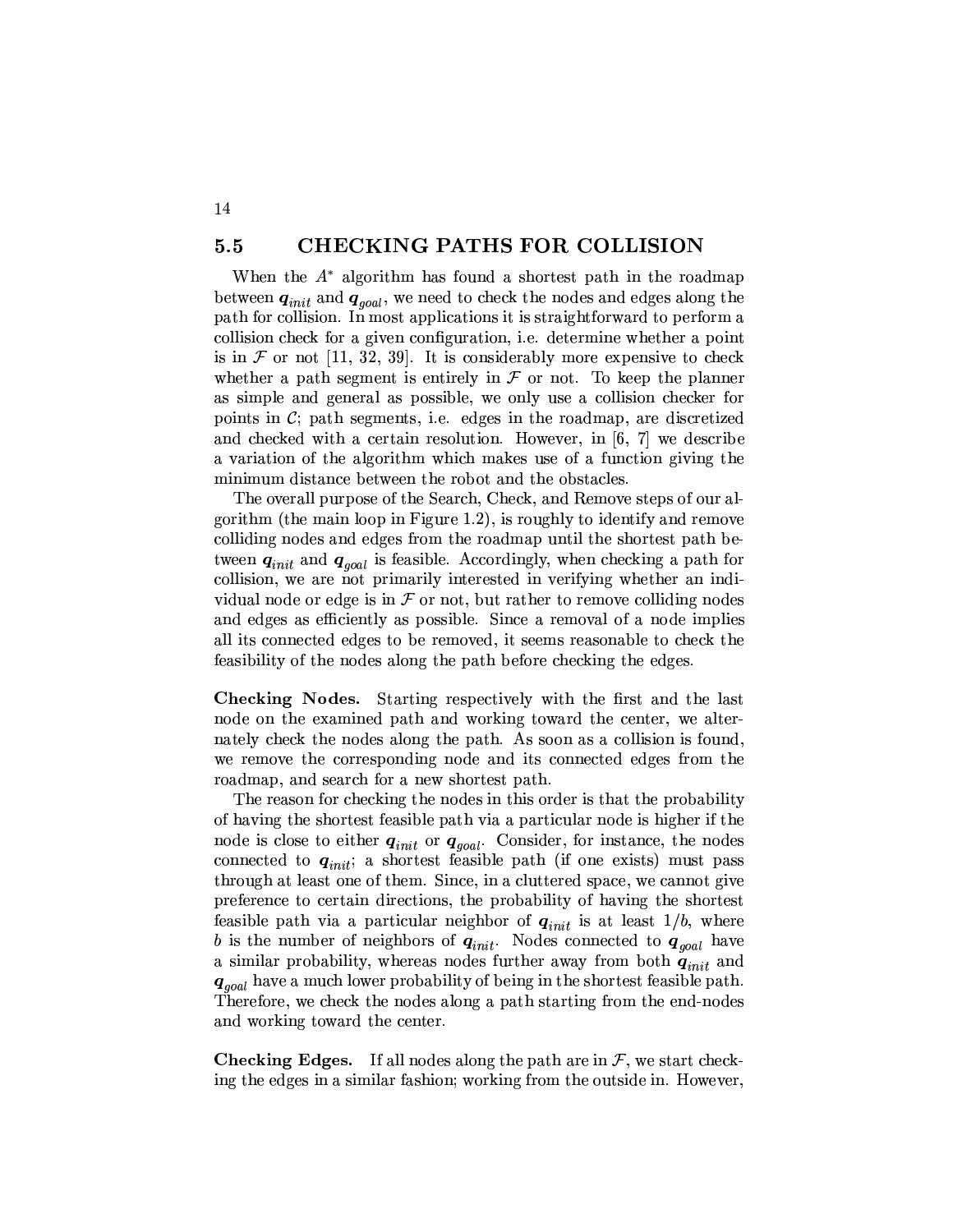to minimize the risk of doing unnecessary collision checks, we first check all edges along the path with a coarse resolution, and then do stepwise refinements until the specified resolution is reached. As with the nodes, if a collision is found, we remove the corresponding edge, and search for a new shortest path. If no collision is found along the path, the algorithm terminates and returns the collision-free path. Figure 1.4 gives an illustration. To make the overall algorithm efficient, we record which nodes have been checked for collision, and to which resolution each edge has been checked, in order to avoid checking any point in  $\mathcal C$  more than once.

The total number of collision checks depends on the resolution with which the edges along the path are checked. Again, since  $\rho_{coll}$  reflects the probability of collision, we determine the resolution with respect to this metric. The resolution is quantified by a step-size  $\delta$ , but we prefer not to let the user specify the step-size by a certain number, because the resolution should depend on the scale of  $\mathcal C$  and the weights defining the metric. A better way is to introduce a parameter  $M_{coll}$ , specifying the number of collision checks required to check the longest possible straight line path in  $\mathcal{C}$ . In other words, assuming that  $\mathcal{C}$  is a d-dimensional rectangle and  $q$  and  $q'$  are two opposite corners, the step-size is related to the length of the diagonal of  $\mathcal C$  according to

$$
\delta = \frac{\rho_{coll}(\bm{q},\bm{q'})}{M_{coll}}.
$$

#### **NODE ENHANCEMENT**  $5.6$

If the search procedure in Figure 1.2 fails, no feasible path between  $q_{init}$  and  $q_{goal}$  exists in the roadmap, and more nodes are necessary in order to find one. In the node enhancement step, we generate  $N_{enh}$  new nodes, add them to  $G$ , and select neighbors in the same way as when  $G$ was initially built.

We may not only distribute the new nodes uniformly, but rather use the information available in the roadmap (or what is left of the roadmap), in order to distribute new nodes in difficult regions of  $\mathcal{C}$ . In a method similar to the node enhancement in  $[24, 25]$ , we randomly select a number of points in  $G$ , called *seeds*, and then distribute a new point close to each of them. Our experience is that it is better to select many seeds and distribute one new node around each of them, instead of selecting few seeds and distribute several nodes around each of them; the latter method is more dependent on the selection of seeds.

Although the seeds may help us identify difficult regions of  $\mathcal{C}$ , we still want to maintain a smooth distribution all over  $\mathcal{C}$ , because the knowledge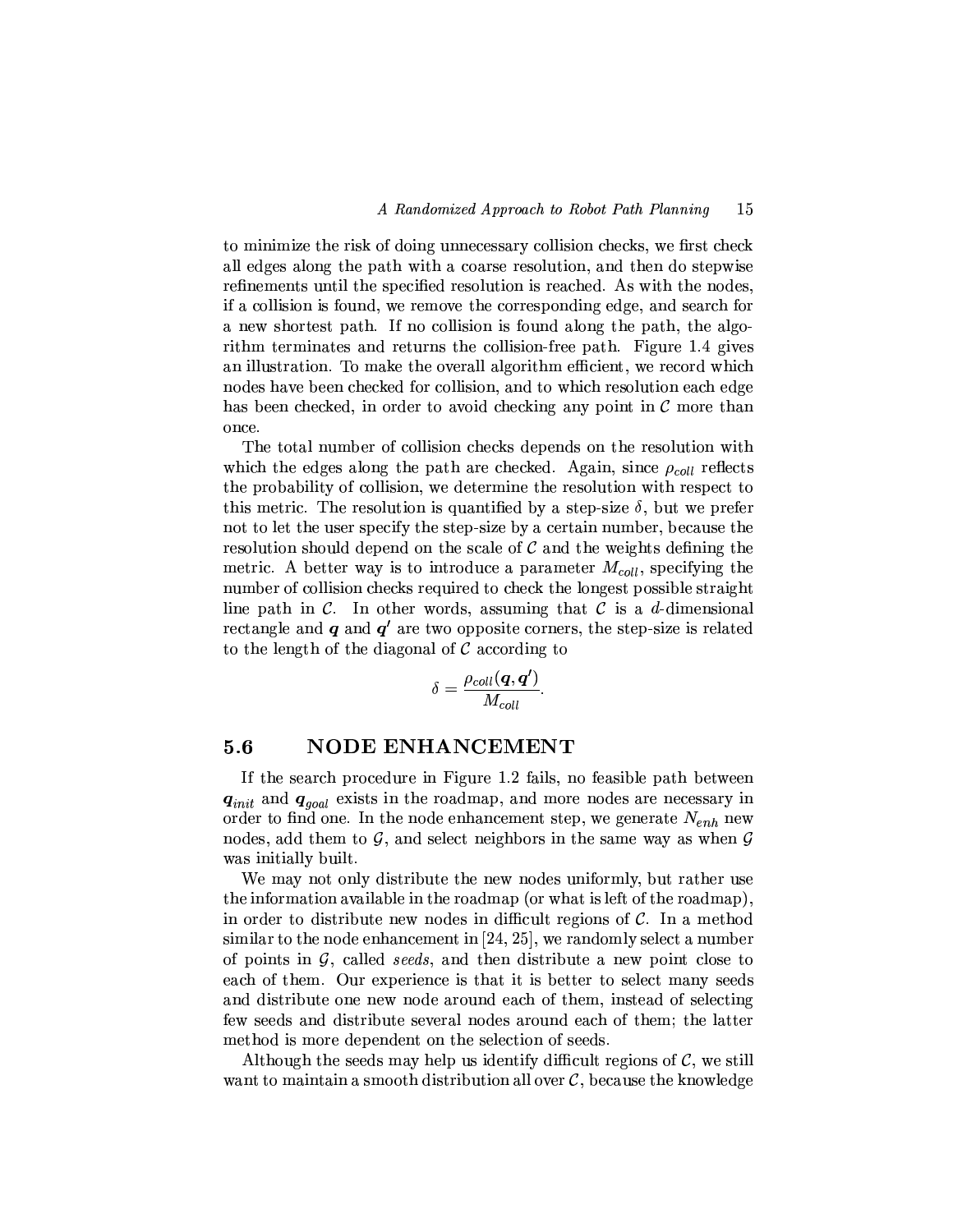

(a): Lazy PRM searches for a shortest path and checks the nodes. A collision is detected  $(*)$  and corresponding node is removed from the roadmap.



 $(b)$ : Then Lazy PRM searches for a new shortest path, detects a new collision  $(*)$  and removes corresponding node.



 $(c)$ : After a few iterations, a sequence of feasible nodes is found. When checking the edges with a coarse resolution a collision is found  $(*)$ . The edge is removed from the roadmap, and the planner searches for a new shortest path.



(d): Eventually, the planner finds a path whose nodes are collision-free. and whose edges are collision-free to a specified resolution.

Figure 1.4 Example of a planning query in a two-dimensional configuration space with rectangular obstacles (grey). All collision checks performed are marked with  $*$ (collision) or  $\bullet$  (collision-free).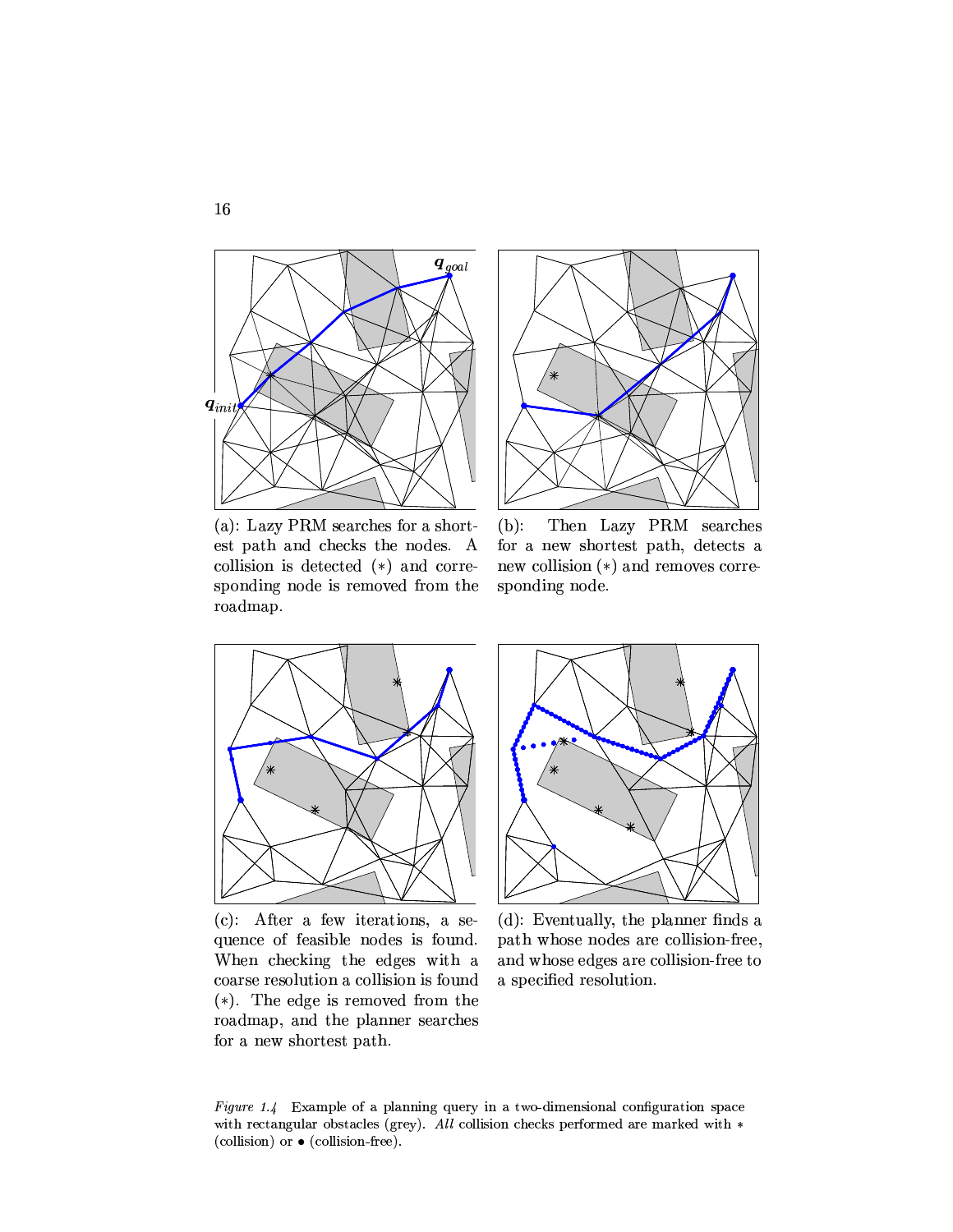about  $\mathcal C$  is limited and we do not want to rely too much on the selection of seeds. To ensure probabilistic completeness (see Section 6), we also distribute new nodes uniformly at random in each step. In our algorithm, we let half of the enhancement nodes be uniformly distributed, and the rest distributed around seeds.

Selecting Seeds. The set of edges which have been removed from the roadmap and have at least one end-point in  $\mathcal F$  will certainly intersect the boundary of  $\mathcal F$ . Using the mid-points of these edges as seeds may help us distribute points close to the boundary of  $\mathcal F$ , thus increase the probability of finding paths through narrow passages in  $\mathcal{F}$ .

However, if the enhancement step is executed several times, this may cause problems with clustering of nodes. Assume that we add a new node q. This node will give rise to a number of edges which in the next enhancement step may increase the probability of adding even more nodes close to  $q$ . Thus, the distribution of new enhancement nodes depends on the preceding enhancement steps, and may eventually cause undesired clusters of nodes. To avoid this phenomenon, we only use edges whose end-nodes are generated uniformly at random when selecting seeds.

Distributing New Nodes. When distributing a new point  $q$  around a seed  $\eta$ , we use the multivariate normal distribution. This distribution is smooth, easy to use, and allows us to control the distribution of  $q$ in terms of the metric  $\rho_{coll}$ . Hence, we can stretch the distribution in directions where the probabilities of making feasible connections are higher.

Introducing two parameters  $\alpha \in (0,1)$  and  $\lambda > 0$ , we can choose the distribution such that

$$
\rho_{coll}(\boldsymbol{q},\boldsymbol{\eta}) \leq \lambda R_{neighb} \tag{1.2}
$$

is an event with probability  $1-\alpha$ , see Figure 1.5.  $R_{neighb}$  is the maximum length of an edge defined in Section 5.3. To achieve this property, we define a covariance matrix  $\Sigma$  as follows:

$$
\Sigma = \frac{\lambda^2 R_{neighbor}^2}{\chi_d^2(\alpha)} W^{-1}.
$$
\n(1.3)

Here W is the same as in (1.1) and  $\chi_d^2(\alpha)$  is the upper  $\alpha$  percentile of a  $\chi^2$ -distribution with d dof. Then we let the new point  $q \sim N_d(\eta, \Sigma)$ , i.e.,  $q$  is multivariate normally distributed with d dof, mean  $\eta$ , and covariance matrix  $\Sigma$ . Since  $\Sigma$  is diagonal, this simply means that each component  $q_i, i = 1, \ldots, d$ , of q is normally distributed with mean  $\eta_i$  and variance  $\Sigma_{i,i}.$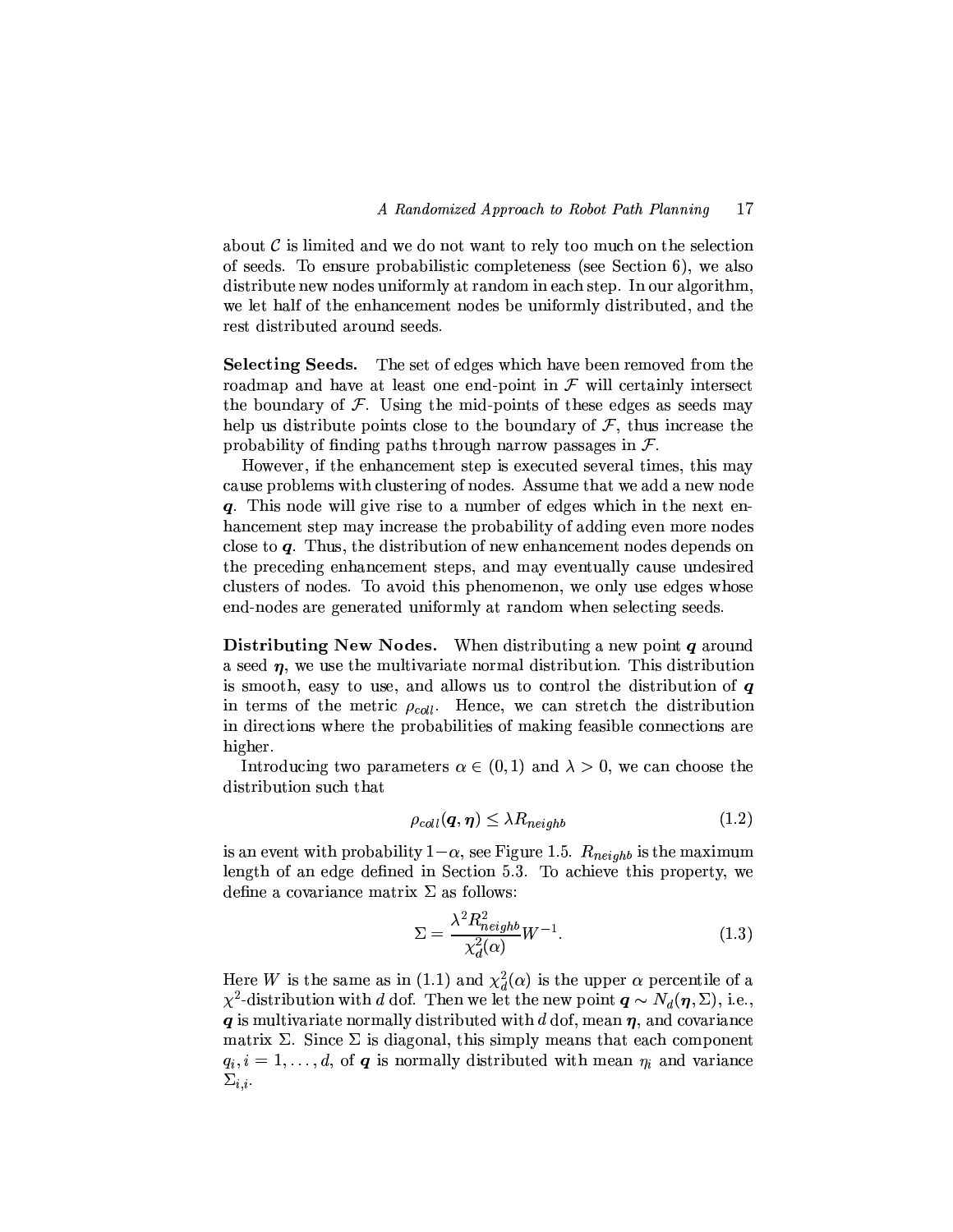

Figure 1.5 Example of a seed  $\eta$  in a two-dimensional configuration space. If a new point *q* is distributed according to  $N_d(\eta, \Sigma)$ , with  $\Sigma$  as in (1.3), then *q* is distributed within the confidence ellipse (solid line) with probability  $1 - \alpha$ . The dashed ellipses are contours of the distribution function.  $w_1$  and  $w_2$  are the weights defined in (1.1).

To show (1.2), we use that  $(q - \eta)^T \Sigma^{-1} (q - \eta)$  is  $\chi^2$ -distributed with  $d$  dof [22]. Thus, the event

$$
(\boldsymbol{q} - \boldsymbol{\eta})^T \Sigma^{-1} (\boldsymbol{q} - \boldsymbol{\eta}) \leq \chi_d^2(\alpha)
$$

has probability  $1-\alpha$ . Using (1.1) and (1.3) gives the confidence ellipsoid in  $(1.2)$ .

We see in (1.3) that  $\Sigma$  depends on the the ratio  $\lambda^2/\chi_d^2(\alpha)$ . Since both  $\lambda^2$ ,  $\lambda > 0$ , and  $\chi_d^2(\alpha)$ ,  $\alpha \in (0,1)$ , are continuous functions whose ranges are  $(0, \infty)$ , one of the two parameters  $\alpha$  and  $\lambda$  is redundant, so we can without loss of generality choose  $\alpha = 0.05$ . Then, the parameter  $\lambda$  controls the size of the 95% confidence ellipsoid relative to  $R_{neighb}$ as shown in Figure 1.5. In our experiments we found that  $\lambda = 1$  is a suitable choice.

Another possibility of distributing the new point  $q$ , is to let it be uniformly distributed in a rectangular box centered at  $\eta$ . If we let the sides of the box be of equal length under  $\rho_{coll}$ , we stretch the box in a similar way as the ellipsoids above. In our path planning algorithm, however, the normal distribution has a major advantage compared to the uniform distribution; the contours of the distribution function are ellipsoids around  $\eta$  (see Figure 1.5). Hence, under the metric  $\rho_{coll}$ , which reflects the difficulty of making connections, the distribution is symmetric around  $\eta$ . In contrast, the uniform distribution favors the directions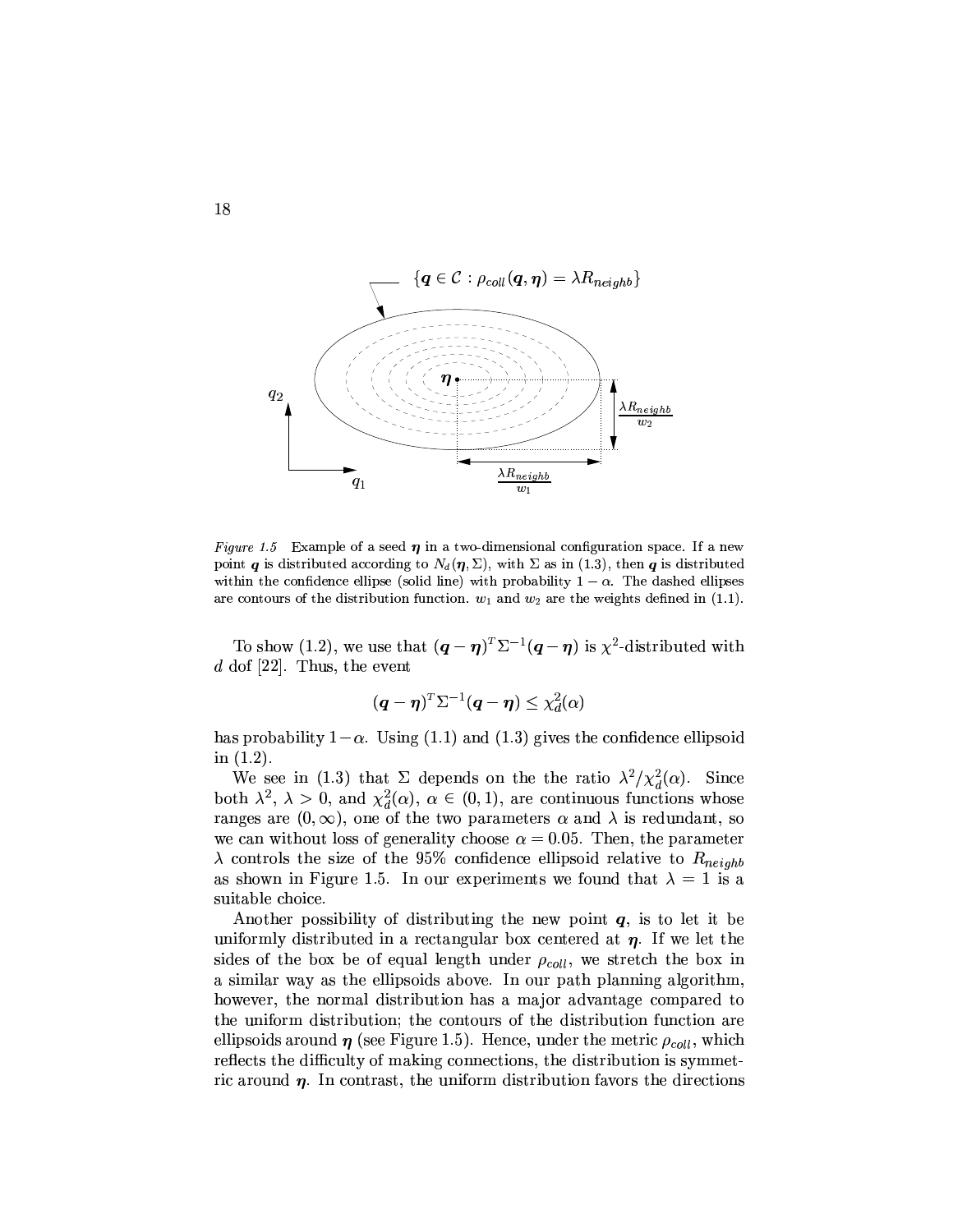of the corners of the box, and nodes are more frequently distributed there than in other directions.

#### $5.7$ **MULTIPLE QUERIES**

When the planner has found a collision-free path, it terminates and returns the path. The information about which nodes and edges have been checked for collision is stored in the roadmap. As long as the configuration space remains the same, we use the same roadmap when processing subsequent queries. Thus, we benefit from the information obtained in each planning query. The new initial and goal configurations are simply added to the roadmap, and the same algorithm, except for the initial generation of nodes, is run again.

As several queries are processed, more and more of the roadmap will be explored, and the planner will eventually find paths via nodes and edges which have already been checked for collision. This makes the planner efficient for multiple queries.

Even in the long run, many nodes and edges may never be explored since they are located in odd regions of  $C$ . Thus, given a fixed size of the roadmap, the number of collision checks performed by Lazy PRM will never exceed the number of collision checks performed by the basic PRM described in Section 4.1. Accordingly, there is no reason to entirely evaluate the roadmap unless we explicitly want it. The lazy evaluation scheme will find the shortest feasible path in the roadmap by using less collision checks.

#### 6. PROBABILISTIC COMPLETENESS

In this section we give a proof of probabilistic completeness of Lazy PRM. Before stating the theorem, which also can be found in [7], we need some notation. Let  $\gamma : [0, L] \to \mathcal{F}$  be a curve (also called path) parameterized by arc length and with continuous tangent. A tube  $\tau$  of radius r around  $\gamma(s)$  is the set of points at distance r from  $\gamma$  measured perpendicular to the tangent  $\gamma'(s)$ . Similarly, the corresponding solid tube is the set of points at distance  $\leq r$  from  $\gamma$ . For simplicity, we usually omit the word solid.

A regular tube is a tube that does not intersect itself. If  $\gamma$  is enclosed by a regular tube of radius  $r$ , this particularly implies that its curvature.  $\kappa(s) = |\gamma''(s)|$ , is bounded from above by  $1/r$ . Otherwise the tube would be folded. The following lemma, proved in [14], states a useful property of regular tubes.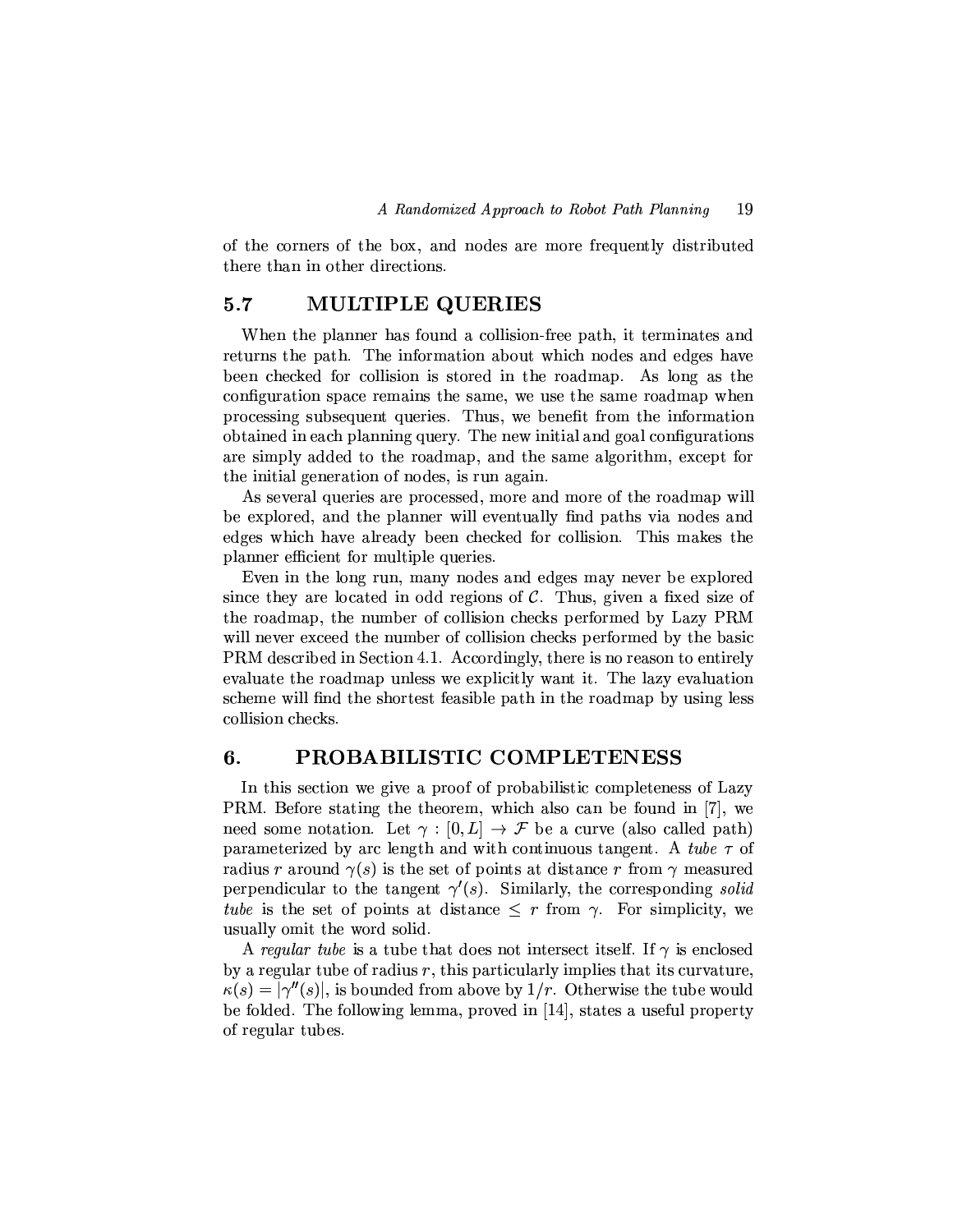**Lemma 1** The volume enclosed by a regular tube around a curve in a d-dimensional Euclidean space is the product of the length of the curve and the  $(d-1)$ -dimensional area of a cross-section.

In other words, if  $B_r^d$  is the ball of radius r in a d-dimensional space, and  $\mu_d$  the Lebesgue measure, we can express the volume of a regular tube  $\tau$  of radius r around  $\gamma$  as

$$
\mu_d(\tau) = L\mu_{d-1}(B_r^{d-1}) = Lr^{d-1}\mu_{d-1}(B_1^{d-1}),\tag{1.4}
$$

where L is the length of  $\gamma$ .

Assuming there exists a path between  $q_{init}$  and  $q_{goal}$ , enclosed by a regular tube in  $\mathcal{F}$ , the following theorem gives an upper bound on the probability of failure to find a path between  $q_{init}$  and  $q_{goal}$ . The assumption of an enclosing tube in F is relevant since F is an open subset of C. Moreover, the theorem says that the probability of failure decreases exponentially in the *total* number of uniformly distributed nodes N. Since N increases in each enhancement step (Figure 1.2 and Section 5.6), the probability of failure vanishes as time tends to infinity. This is equivalent to the definition of *probabilistic completeness*, see [20]. Thus, Lazy PRM is a probabilistically complete path planner. Since the configuration space is at least two-dimensional (otherwise path planning is trivial), we assume that  $d \geq 2$ . Recalling the parameter  $R_{neighbor}$  from Section 5.3 and the matrix W defined in (1.1) with norm  $||W||$ , we formulate the theorem as follows.

**Theorem 1** Let N be the total number of nodes generated uniformly at random in C. If there exists a path  $\gamma$  between  $q_{init}$  and  $q_{goal}$ , enclosed by a regular tube  $\tau$  of radius  $R \leq \frac{1}{2||W||^{1/2}} R_{neighbour}$  entirely in  $\mathcal{F}$ , then Lazy PRM will fail to find a path with probability at most

$$
\frac{Ld}{R}e^{-\beta N},
$$

where  $\beta = \frac{R^d \mu_{d-1}(B_1^{d-1})}{3d \mu_d(\mathcal{C})}$  and L is the length of  $\gamma$ .

**Proof.** Let  $u = R/d$ ,  $r = R(1 - 1/d)$ , and  $k = |L/u|$ . The idea of the proof is to take a tube of radius r, divide it into  $k-1$  cells of length  $u$ , and calculate the probability of having at least one node in each cell. We will show that any two points in adjacent cells can be connected by a straight line, and that one node in each cell is enough for the planner to succeed. Assume first that  $k \geq 2$ . The case  $k < 2$  is trivial and will be considered at the end of the proof.

20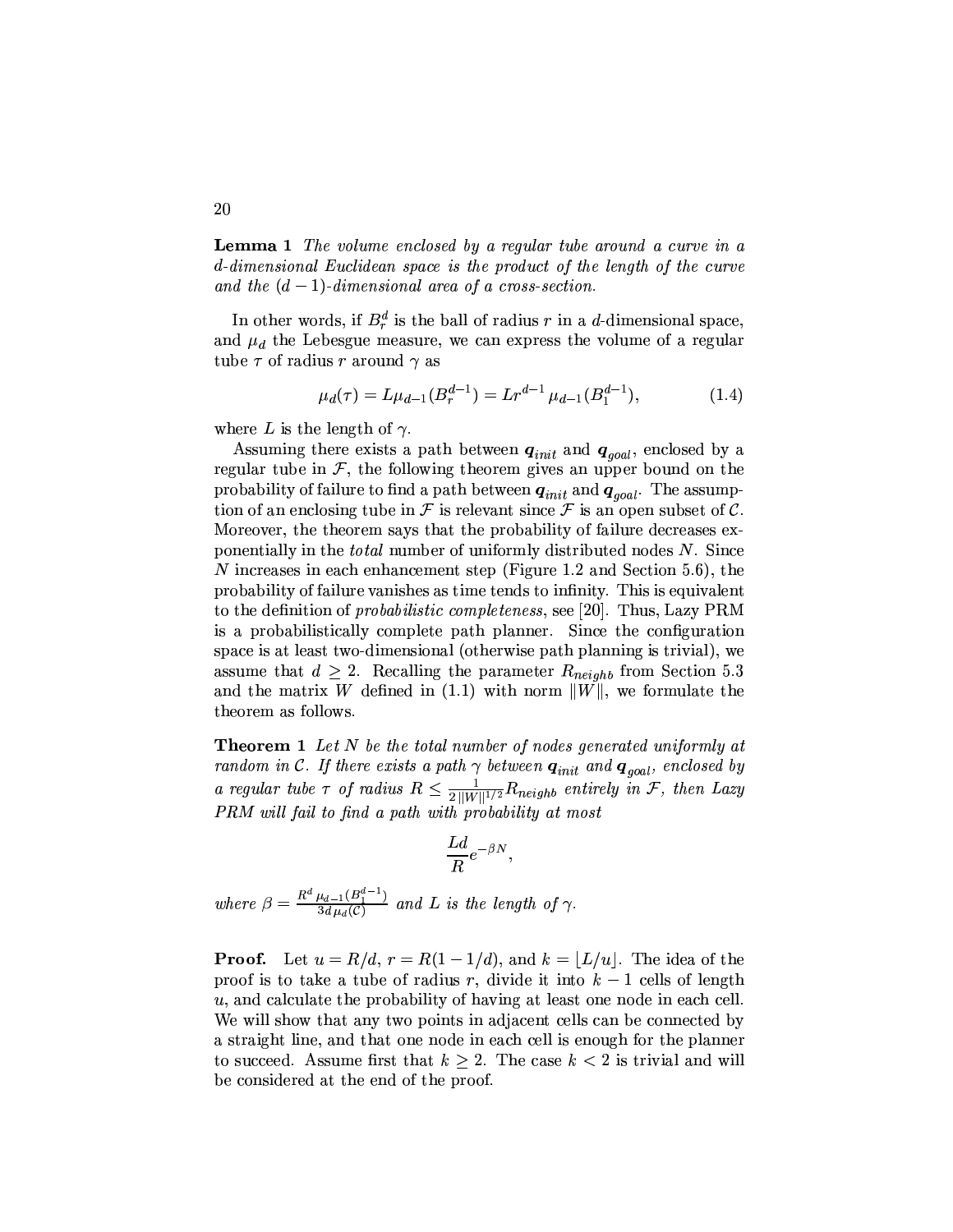

Figure 1.6 Illustration to the proof of Theorem 1.

Let  $s_i = iu, i = 1, ..., k$ , and let  $\tau_i$  be the tube segment around  $\gamma(s)$ for  $s \in [s_i, s_{i+1}), i = 1, ..., k-1$ , see Figure 1.6. The tube segments  $\{\tau_i\}_{i=1}^{k-1}$  are pairwise disjoint and, by (1.4),

$$
\frac{\mu_d(\tau_i)}{\mu_d(C)} = ur^{d-1} \, \frac{\mu_{d-1}(B_1^{d-1})}{\mu_d(C)}
$$

Now, for  $d \ge 2$ ,  $(1 - 1/d)^{d-1}$  is a decreasing function whose limit is  $e^{-1}$ , and since

$$
ur^{d-1} = \frac{R^d}{d} \left( 1 - \frac{1}{d} \right)^{d-1} \ge \frac{R^d}{d} e^{-1} \ge \frac{R^d}{3d}
$$

we get that

$$
\frac{\mu_d(\tau_i)}{\mu_d(\mathcal{C})} \ge \frac{R^d \mu_{d-1}(B_1^{d-1})}{3d \mu_d(\mathcal{C})} = \beta.
$$
\n(1.5)

The N points generated by the algorithm are uniformly and independently distributed in  $C$ . Thus, the probability that  $\tau_i$  is empty equals  $\left(1-\frac{\mu_d(\tau_i)}{\mu_d(\mathcal{C})}\right)^N$ , which, by (1.5), can be estimated:

$$
\left(1 - \frac{\mu_d(\tau_i)}{\mu_d(C)}\right)^N \le (1 - \beta)^N. \tag{1.6}
$$

Let  $B_R^d(s)$  be a ball of radius R centered at  $\gamma(s)$ , i.e.,  $B_R^d(s)$  has the same radius as  $\tau$ . Unless  $B_R^d(s)$  is close to the end-points of  $\gamma$ , it will be covered by  $\tau$ , see Figure 1.6. If it is close to the end-points, however, it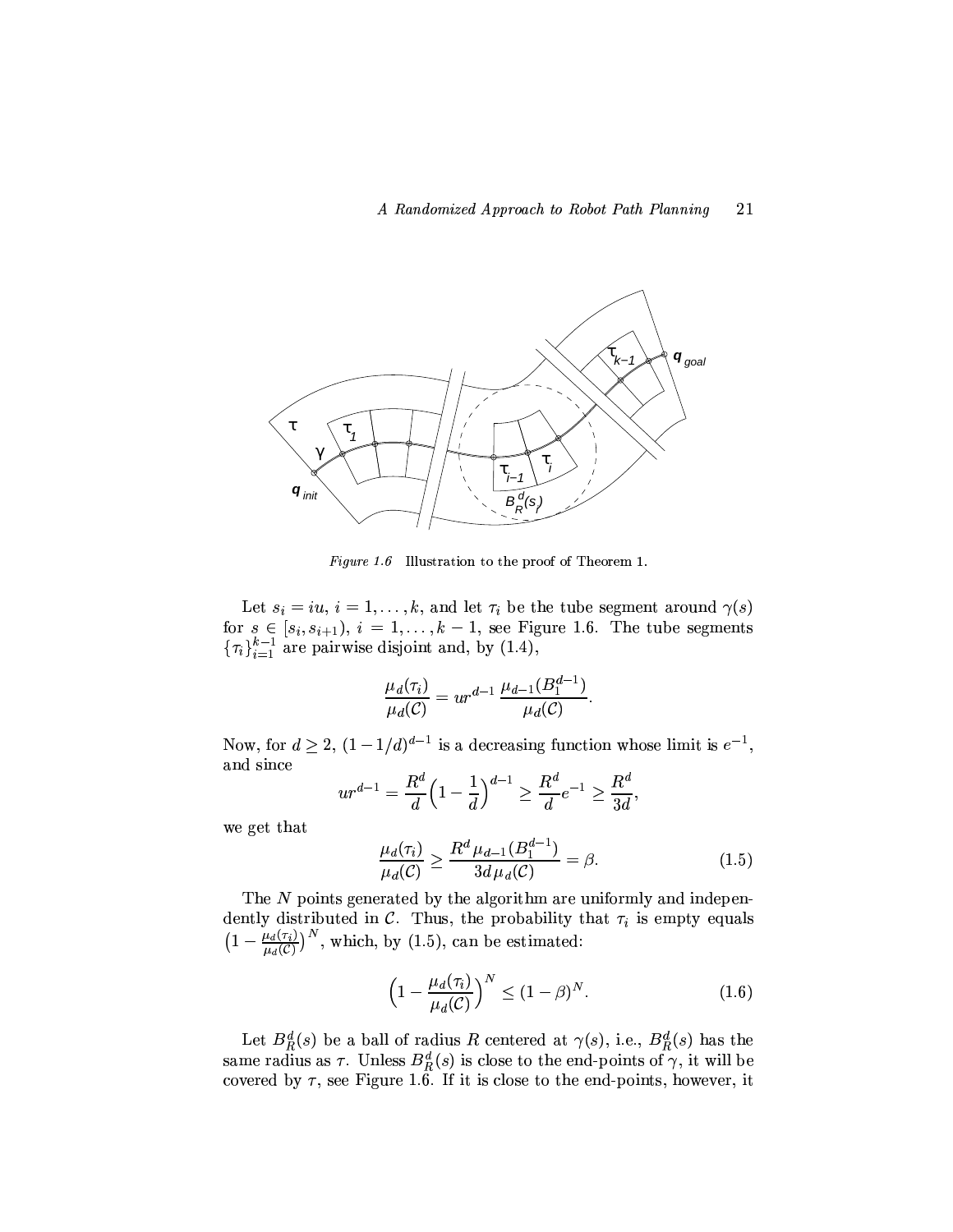might intersect the circular discs at the ends of the tube. Nevertheless, the intersection between  $B_R^d(s)$  and  $\tau$  is still convex, a property we will need later.

Now, let  $q_{i-1} \in \tau_{i-1}$  and  $q_i \in \tau_i$ . By the definition of a tube there exists an  $\sigma_i \in [s_i, s_{i+1})$  such that  $|\boldsymbol{q}_i - \gamma(\sigma_i)| \leq r$ . Since  $\gamma$  is parameterized by arc length, it follows that  $|\gamma(s) - \gamma(t)| \leq |s - t|$ , and, by the triangle inequality,

$$
\begin{array}{rcl} |\boldsymbol{q}_i - \gamma(s_i)| & \leq & |\boldsymbol{q}_i - \gamma(\sigma_i)| + |\gamma(\sigma_i) - \gamma(s_i)| \\ & < & r + u = R. \end{array}
$$

Hence, the ball  $B_R^d(s_i)$  contains  $\tau_i$ . Similarly, we can show that it also contains  $\tau_{i-1}$ . Since both cells are covered by  $\tau$ , they are contained in the convex set  $B_R^d(s_i) \cap \tau$  which is entirely in F. Thus,  $q_{i-1}$  and  $q_i$  are at most 2R apart and the straight line between them lies entirely in  $\mathcal{F}$ . From  $(1.1)$  we get that

$$
\begin{array}{lcl} \rho_{coll}(\bm{q}_{i-1},\bm{q}_{i}) & \leq & |\bm{q}_{i-1}-\bm{q}_{i}|\,\|W\|^{1/2} \\ & \leq & 2R\,\|W\|^{1/2} \\ & \leq & R_{neighb}, \end{array}
$$

i.e., any node in  $\tau_{i-1}$  is in the neighborhood of any node in  $\tau_i$  and will therefore be interconnected by Lazy PRM. Moreover, since  $\boldsymbol{q}_{init}$   $\in$  $B_R^d(s_1)$  and  $q_{goal} \in B_R^d(s_k)$ , they will be connected to any node in  $\tau_1$ and  $\tau_{k-1}$  respectively. Consequently, it is enough to have at least one node in each of the cells  $\tau_1, \ldots, \tau_{k-1}$ , in order for Lazy PRM to find a collision-free path between  $\boldsymbol{q}_{init}$  or  $\boldsymbol{q}_{goal}.$ 

The probability of failure for our algorithm,  $P_{failure}$ , can now be estimated:

$$
P_{failure} \leq P(\text{some } \tau_i \text{ is empty})
$$
  
\n
$$
\leq \sum_{i=1}^{k-1} P(\tau_i \text{ is empty})
$$
  
\n
$$
\leq (k-1)(1-\beta)^N,
$$

where we used Boole's inequality and  $(1.6)$  in the second and third step respectively. Using that  $k-1 \le L d/R$  and  $(1-\beta)^N \le e^{-\beta N}$  gives the desired estimation.

What remains is the case  $k < 2$ , i.e.,  $L < 2u = 2R/d \leq 2R$ . Then both  $q_{init}$  and  $q_{goal}$  are contained in the convex set  $B_R^d(L/2) \cap \tau$  which is entirely in  $F$ . This guarantees that Lazy PRM will find the straight

22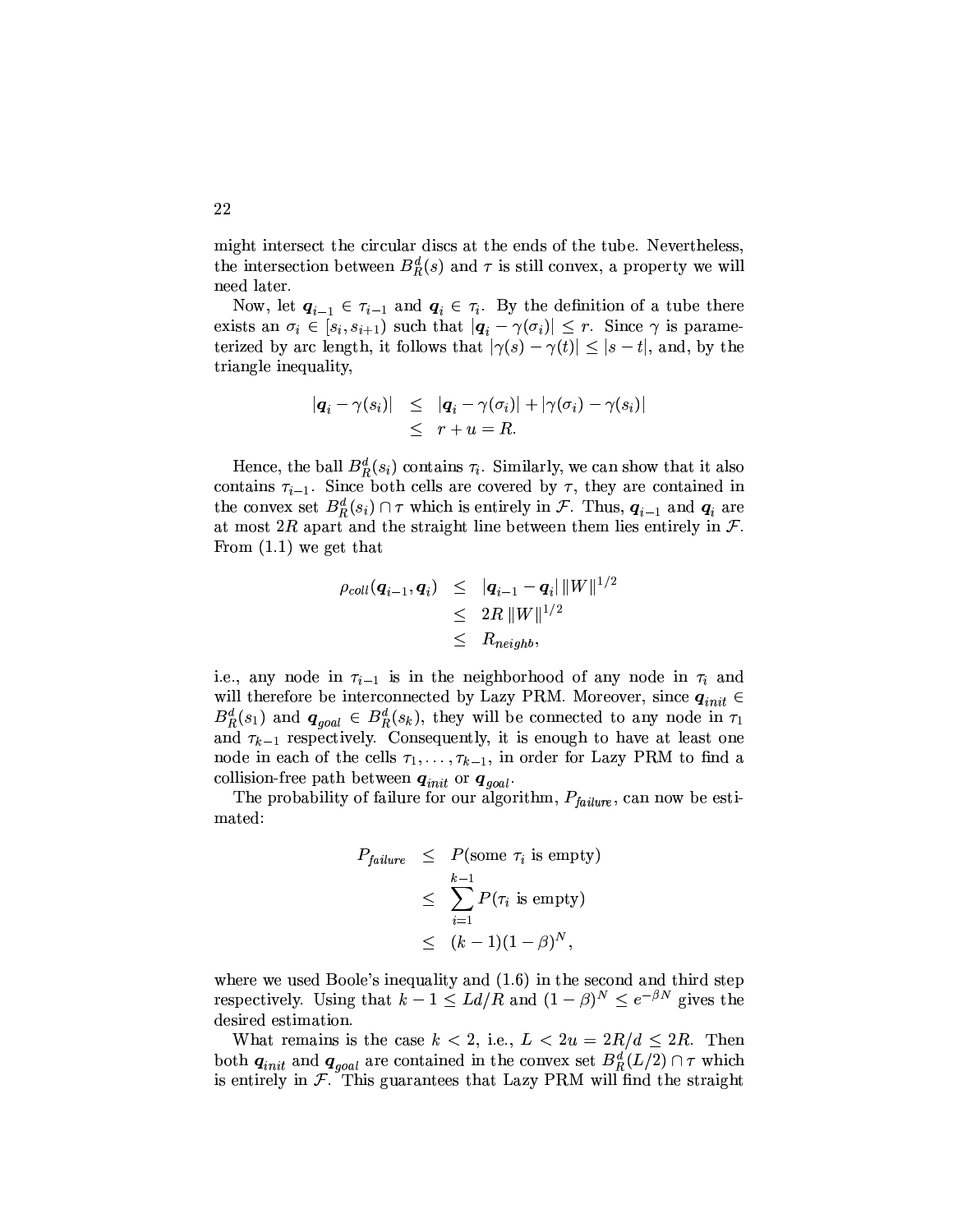line path between  $q_{init}$  and  $q_{goal}$ , so the probability of failure is zero.  $\Box$ 

Note that a related theorem regarding basic PRM can be found in  $[4]$ and [23]. Both theorems give a bound on the failure probability expressed in terms of, among other variables, the density of nodes. An important difference is that Lazy PRM has to reach a certain density of nodes in  $C$ , while basic PRM has to reach approximately the same density in  $\mathcal F$ . This seems like a weakness of our method, but looking at how the nodes in basic PRM are generated, we see that this is not the case. In order to reach the desired density in  $\mathcal{F}$ , basic PRM has to distribute nodes uniformly all over  $\mathcal C$  and exclude those in collision. Consequently, for both algorithms to reach the same density, the number of nodes checked for collision in the learning phase of basic PRM has to be the same as the number of uniformly distributed nodes in Lazy PRM. So whether the density is specified in  $\mathcal F$  or in  $\mathcal C$  does not matter. The difference of practical significance is that Lazy PRM avoids checking all of the nodes for collision.

#### 7. **EXPERIMENTAL RESULTS**

In this section we present performance tests of Lazy PRM when applied to a six dof robot in a realistic industrial environment. The planner has been implemented in C++ as a plug-in module to RobotStudio<sup>1</sup> – a simulation and off-line programming software running under Windows NT. The collision checks are handled internally in RobotStudio. The experiments have been run on a PC with a 400 MHz Pentium II processor and 512 MB RAM. In all tests we let  $N_{init} = 10000$ ,  $M_{neighb} = 60$ ,  $M_{coll} = 200$ , and  $N_{enh} = 500$ .

#### PATH PLANNING TASKS  $7.1$

The test example is a part of a real manufacturing process in which an ABB 4400 robot is tending press breaking. Metal sheets are formed by the hydraulic press shown in Figure 1.7. In this particular example, plane sheets of metal are picked at a pallet, bent once at the hydraulic press, and then placed at another pallet.

The process is divided into several steps, and our aim is to automatically plan the unconstrained paths of the robot. We let  $A$  to  $E$  denote five different configurations shown in Figures 1.7 and 1.8. These are used as either initial or goal configurations in four planning tasks, denoted for

<sup>&</sup>lt;sup>1</sup>RobotStudio is developed by ABB Robotics, Göteborg, Sweden.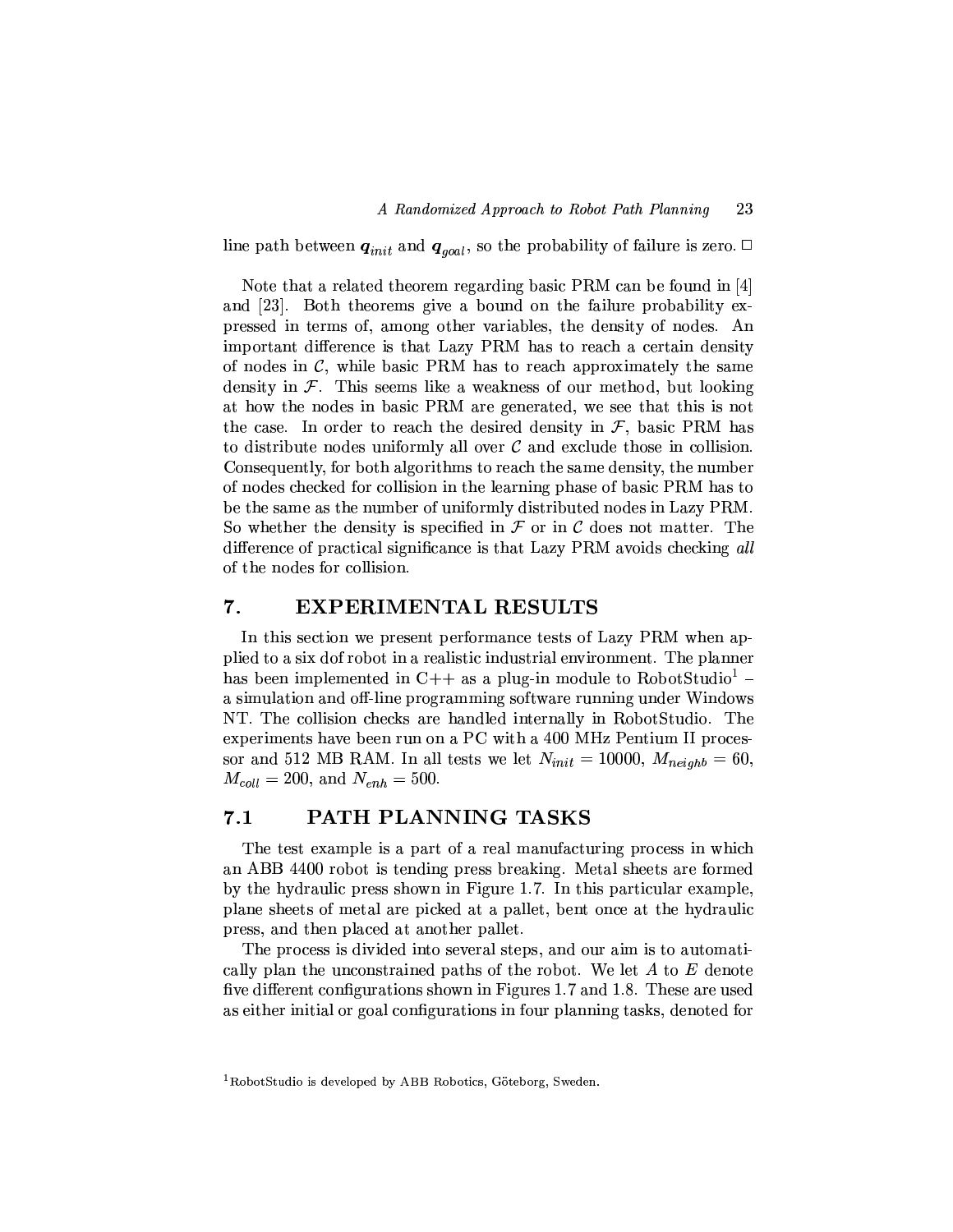

Figure 1.7 The work cell used in the experiments. The robot is in its home configuration denoted by  $A$ .

example  $A \rightarrow B$ , where A is the initial configuration and B is the goal configuration.

The scenario is as follows. Starting from the home configuration  $A$ , the robot picks a sheet of metal from the pallet at B (task  $A \rightarrow B$ ) and puts the sheet-metal at the press C (task  $B \to C$ ). After the breaking, the robot grasps the sheet-metal at  $D$ , places the sheet-metal at the pallet E (task  $D \to E$ ), and then returns to the home configuration A  $(\text{task } E \rightarrow A).$ 

Note that during this series of steps, the configuration space changes several times. As soon as we grasp or place a sheet of metal, the collisionfree part,  $F$ , is changing. Accordingly, we have four different configuration spaces in which to plan, and we have to build one roadmap in each of them.

The results include the number of collision checks, the number of enhancement steps, and the planning time. The minimum, average, and maximum values, based on 20 consecutive runs for each task, are shown in Table 1.1(a). The average number of collision checks performed on nodes and edges respectively are presented, as well as the average number of collision checks performed on the collision-free paths that the planner returned. Since paths are checked for collision with a certain resolution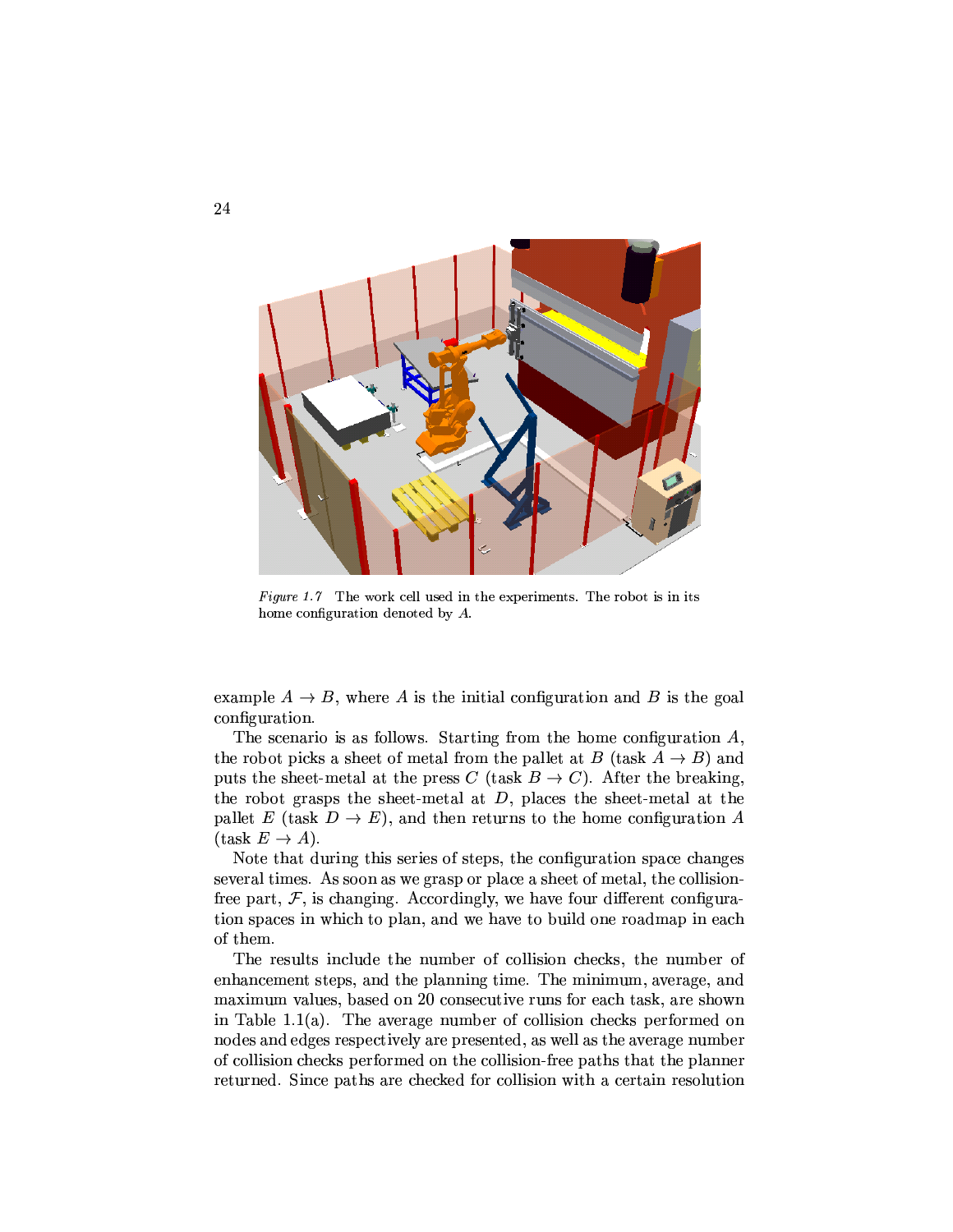

Figure 1.8 Configurations  $B$  to  $E$  used in the experiments.

(see Section 5.5), the latter figures correspond to the lengths of the collision-free paths.

The running times in Table 1.1(a) are divided into three parts. First, graph building, which includes distance calculations between nodes in  $\mathcal C$ and node and edge adding, second, graph searching, and finally collision checking.

In the last column of Table 1.1, the average values of the recorded data are summed up. Thus, the last column indicates the average number of collision checks and average planning times for the entire press breaking operation.

In Table 1.1(b), we have included some results corresponding to the learning phase without node enhancement of basic PRM. For each task, we generated a roadmap in exactly the same way as Lazy PRM generates roadmaps in the initial step. Then we checked all nodes for collision,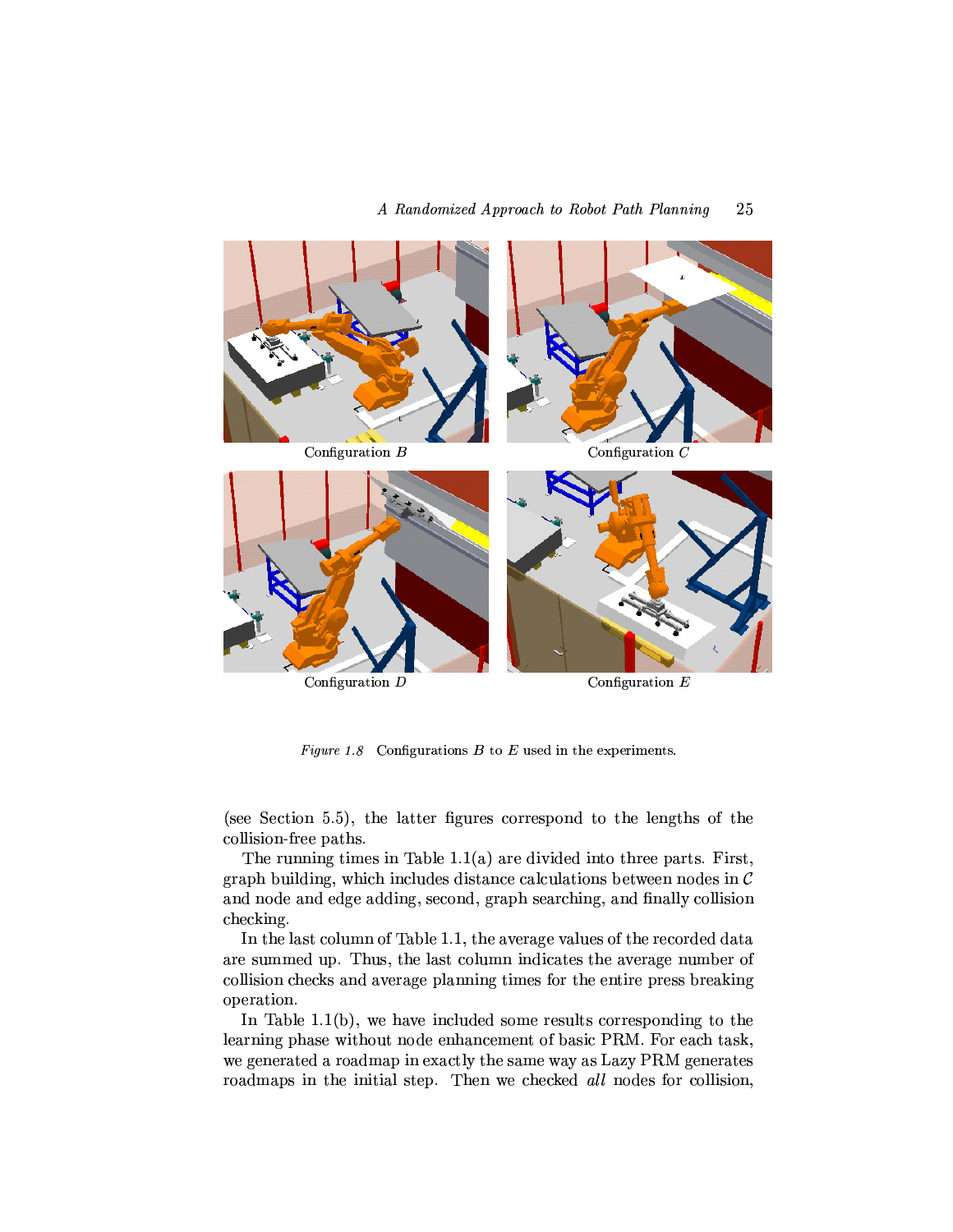deleted the colliding ones, and then checked all of the remaining edges as described in Section 5.5. In other words, we checked the *entire* roadmap for collision as efficiently as possible. Due to the long running times, only one full roadmap was explored for each task. The result gives an indication of how large fraction of the roadmap that really has to be explored, and the amount of work saved by our lazy approach, in this particular example. Note this is a conservative estimate since even with this long preprocessing, there is no guarantee that the remaining roadmap will contain a feasible path. Table  $1.1(b)$  shows whether a collision-free path was found or not. We see in  $1.1(a)$  that several enhancement steps are needed with Lazy PRM, thus indicating that node enhancement also is needed with basic PRM, and this will further increase running times and the number of collision checks.

#### $7.2$ **INTERPRETATION OF RESULTS**

We clearly see in Table  $1.1(a)$  that collision checking represents the vast majority of the planning time (79%), but also that the graph building takes a lot of time (19%). Interestingly, the time spent on graph searching is negligible, about  $2\%$ . Although we carefully select the points to check for collision by frequently searching the roadmap for a shortest path, the total time spent on that is very short.

The initial roadmaps consist of  $N_{init} = 10,000$  nodes in all experiments. We see in Table  $1.1(b)$  that the number of collision checks required to explore one entire roadmap is of order  $500,000$ . Table 1.1(a) shows, on the other hand, that Lazy PRM in average solves the different planning tasks in 92 to 693 collision checks. Thus, Lazy PRM only explores a small fraction, less than  $0.1\%$ , of the roadmap. This is the strength of the algorithm; to either find a collision-free path or to conclude that none exists in the roadmap by using a small number of collision checks.

We also see in Table 1.1(a) that a large percentage,  $27\%$ , of the total number of collision checks are actually performed on the collision-free solution paths, and are therefore inevitable. This large percentage can be explained by two reasons. First, the algorithm finds a sequence of collision-free nodes before edges are being checked. This prevents from planning local paths in dead ends and in regions from where no way out exists. Secondly, we check the edges along the path starting from both ends with increasing resolution and stop as soon as a collision occurs. The colliding edge is removed from the roadmap, and a new shortest path is found. Thus, we avoid using a local planner and instead keep a global view throughout the planning process. As a consequence, very

26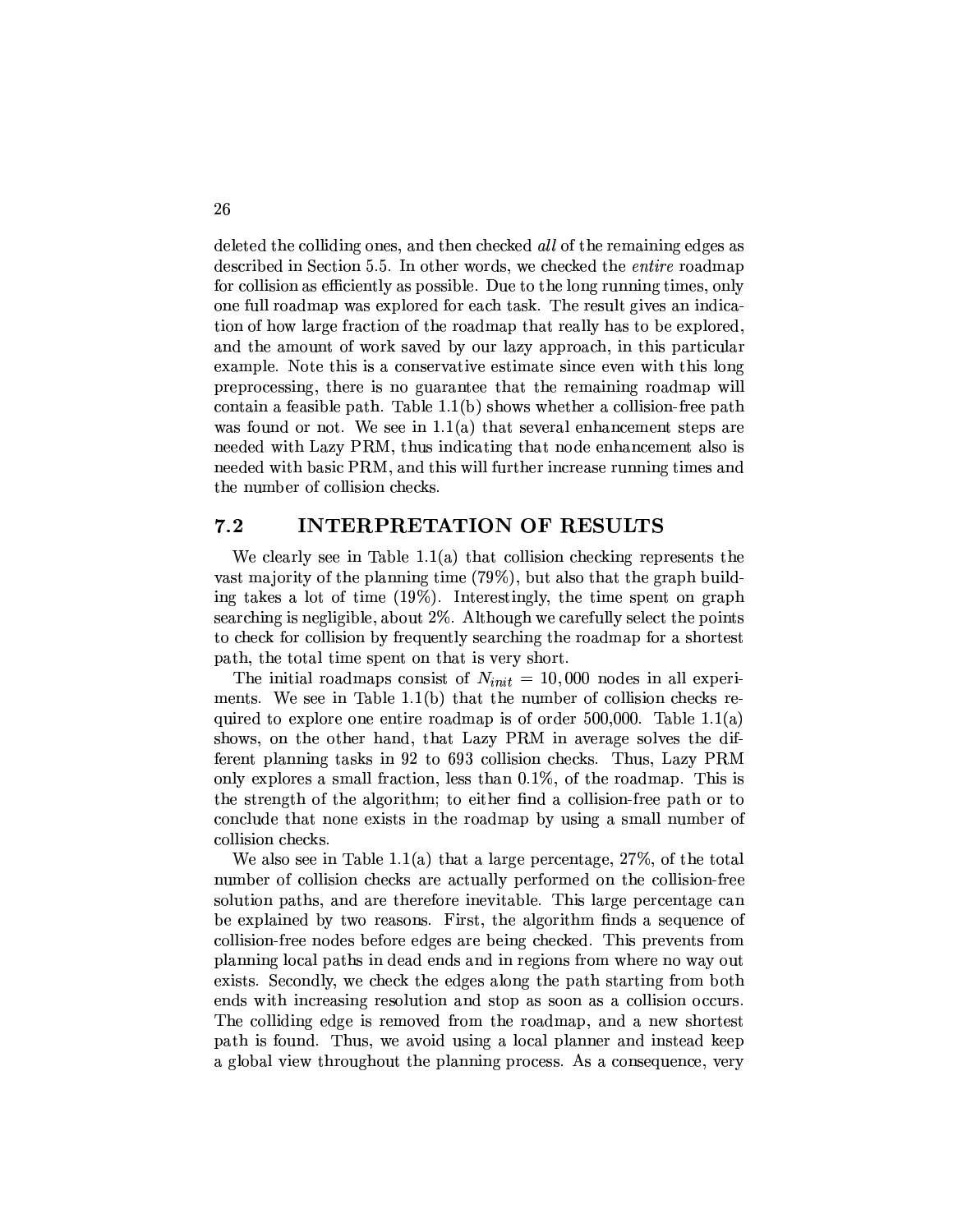few edges – often only the edges along the final path – are checked with the finest resolution. This also makes the algorithm relatively insensitive to the resolution with which the paths are checked.

Since all of the nodes in the initial roadmap are uniformly distributed, the number of collision-free nodes found by basic PRM will give a good estimation of the relative size of  $\mathcal F$ . We see in Table 1.1(b) that for the tasks  $A \rightarrow B$  and  $E \rightarrow A$  approximately 40% of C is collision-free. For the other tasks approximately 30% of  $\mathcal C$  is collision-free. As expected, the free part of  $\mathcal C$  is reduced when the robot grasps a sheet of metal.

Furthermore, from the planner's point of view, the robot's tool includes both the gripper and possibly also a sheet of metal attached to it. If the tool is large and irregularly shaped, then its orientation becomes more important, whereas if the tool is small (e.g. the gripper only), the wrist motions of the robot, which basically determine the orientation, become less important. In this kind of environment, the planning problem is significantly easier if the tool is small. This explains why the tasks  $A \rightarrow B$  and  $E \rightarrow A$  are successfully planned without any node enhancement, and reveals the strength of our method in adapting to the difficulty of the problem.

#### **DISCUSSION** 8.

The aim of Lazy PRM is essentially to minimize the number of collision checks while searching for the shortest feasible path in a roadmap in the context of a PRM planner. This is done on the expense of frequent graph search. For a complex robot working in a complex workspace, like our six dof example, collision checking is an expensive operation, and careful selection of the points being checked for collision reduces the planning time considerably.

However, if the robot and the obstacles have a very simple geometry, then collision checking is very fast. Frequent graph searching may, instead of speeding up the planning, become a bottleneck. Trading some collision checking for less graph searching may increase performance of Lazy PRM. So, instead of re-planning the entire path every time a collision is found, we can try to remove several nodes from the roadmap in each iteration of the main loop, see Figure 1.2. A simple way would be to always check all nodes along a path before searching for a new path.

Another modification of Lazy PRM is necessary when the configuration space is very cluttered. This is, for instance, the case with the ten dof robot in [24], where more than  $99\%$  of the configuration space is infeasible. If we run our algorithm, we would need a large number of nodes in the initial roadmap, and then remove from the roadmap ap-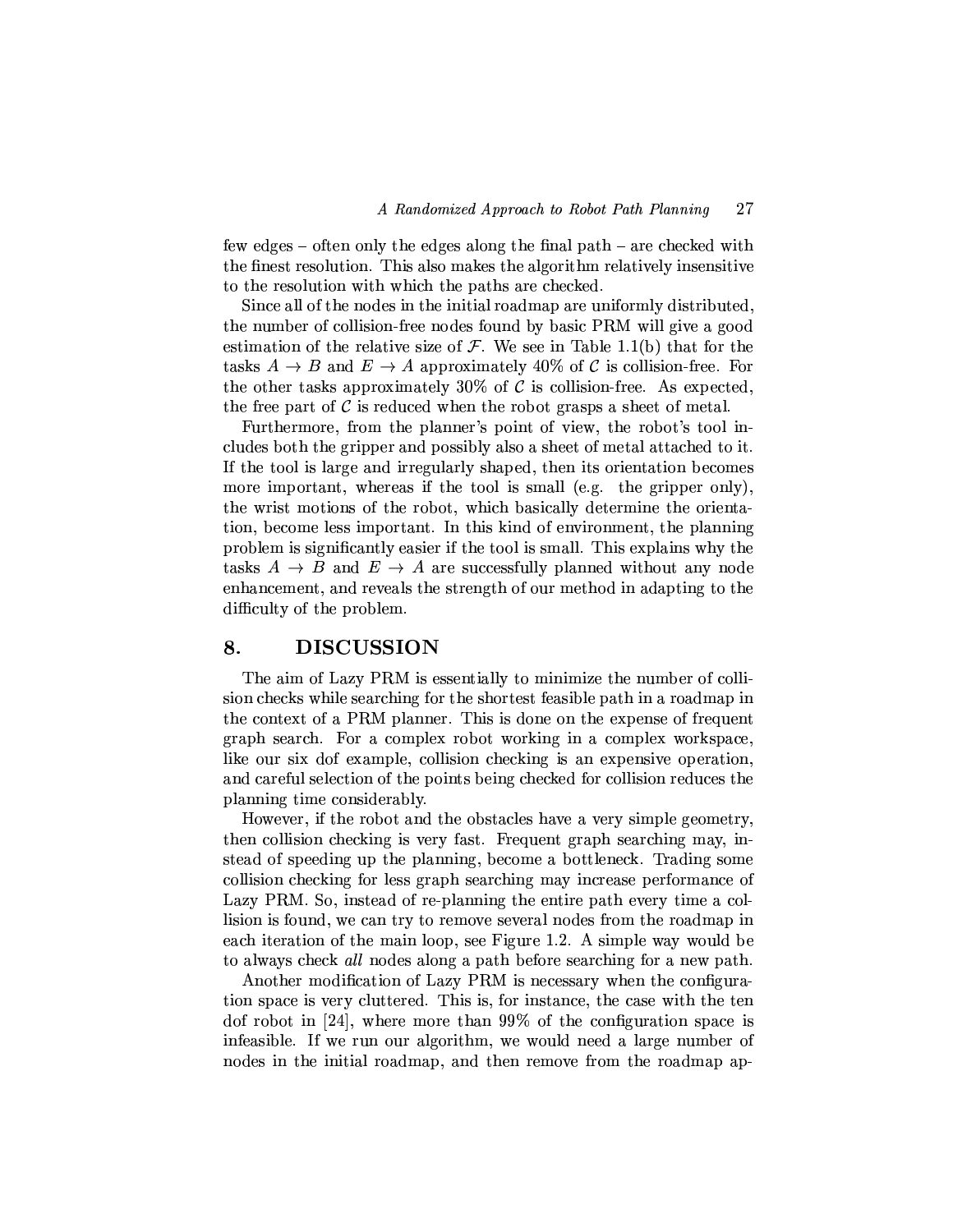|                            |     | <b>Task</b>      |                  |                  |                  |              |
|----------------------------|-----|------------------|------------------|------------------|------------------|--------------|
|                            |     | $A\rightarrow B$ | $B\rightarrow C$ | $D\rightarrow E$ | $E\rightarrow A$ | <b>Total</b> |
| Lazy PRM                   |     |                  |                  |                  |                  |              |
| Number of collision checks |     |                  |                  |                  |                  |              |
| -for nodes                 | ave | 9                | 209              | 322              | 18               | 558(37\%)    |
| -for edges                 | ave | 83               | 387              | 371              | 124              | 965(63%)     |
|                            | min | 74               | 169              | 151              | 81               |              |
| -total                     | ave | 92               | 596              | 693              | 142              | 1523         |
|                            | max | 131              | 1114             | 1301             | 299              |              |
| -for returned path         | ave | 78               | 136              | 117              | 82               | 413(27%)     |
| Number of enh. steps       |     |                  |                  |                  |                  |              |
|                            | min | $\bf{0}$         | $\mathbf{0}$     | $\boldsymbol{0}$ | $\bf{0}$         |              |
|                            | ave | $\bf{0}$         | 1.3              | 1.7              | $\bf{0}$         |              |
|                            | max | $\overline{0}$   | 3                | 4                | $\theta$         |              |
| Running time (sec.)        |     |                  |                  |                  |                  |              |
| -graph building            | ave | 6.6              | 7.9              | 8.5              | 6.6              | 29.6(19%)    |
| -graph searching           | ave | $\boldsymbol{0}$ | 0.9              | 3.0              | $\boldsymbol{0}$ | 3.9(2%)      |
| -coll. checking            | ave | 6.1              | 45.7             | 62.4             | 11.6             | 125.8(79%)   |
|                            | min | 11.2             | 19.1             | 21.4             | 13.0             |              |
| -total                     | ave | 12.7             | 54.5             | 73.9             | 18.2             | 159.3        |
|                            | max | 16.2             | 102.7            | 133.5            | 31.2             |              |
| Table $1.1(a)$ .           |     |                  |                  |                  |                  |              |
| <b>PRM</b>                 |     |                  |                  |                  |                  |              |
| Number of collision checks |     |                  |                  |                  |                  |              |
| -for nodes                 |     | 10000            | 10000            | 10000            | 10000            |              |
| of which in $\mathcal F$   |     | 4085             | 2980             | 3041             | 4121             |              |
| -for edges                 |     | 763063           | 419613           | 446782           | 787507           |              |
| -total                     |     | 773063           | 429613           | 456782           | 797507           |              |
| Running time (sec.)        |     |                  |                  |                  |                  |              |
| -total                     |     | 56625            | 32088            | 35115            | 56234            |              |
| Found feasible path        |     | yes              | yes              | no               | yes              |              |

Table 1.1 Performance data for Lazy PRM based on 20 consecutive runs for each task. Table 1.1(b) shows data for basic PRM based on one run for each task. The initial number of nodes,  $N_{init}$ , is 10000 in all tests.

Table  $1.1(b)$ .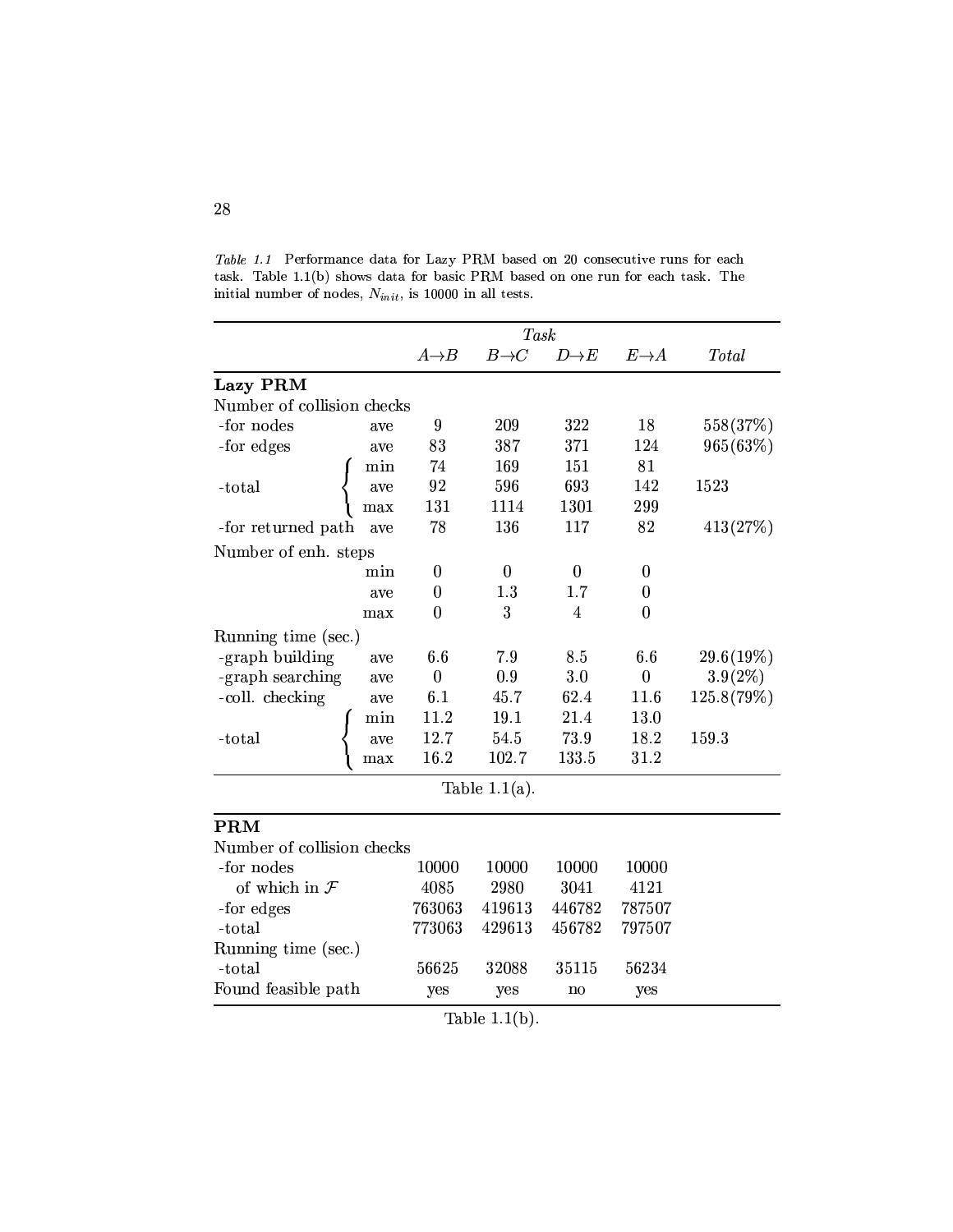proximately 99% of the nodes being checked, which would take a lot of time. Fortunately, we can easily modify Lazy PRM to check all nodes *before* we insert them into the roadmap. This would certainly cause unnecessary nodes to be checked for collision, but, on the other hand, we would save many inserting and removing operations in the roadmap. After that, we still have the efficient way of exploring the edges along paths. In this way, the lazy approach can be employed with most of the existing sampling schemes and variations of PRM discussed in Section 4.2.

Our primary interest in this project has been path planning in industrial environments, and the experimental results show that Lazy PRM works well in practice. By using either or both of the two modifications of the algorithm suggested above, we can tune the amount of graph search according to the application and the time required to perform a collision check, so that Lazy PRM becomes efficient for an even wider range of problems.

As far as future work is concerned let us note the following. Lazy PRM has essentially one parameter that is critical for the performance  $-N_{init}$ , the initial number of nodes. As indicated in Theorem 1,  $N_{init}$ is strongly correlated to the probability of finding a feasible path without using the node enhancement step. The optimal choice depends on the dimension of  $\mathcal{C}$ , the workspace, the planning task, and the desired quality of the solution path. Our future work includes an investigation of the dependence between  $N_{init}$  and the planning time in different environments, as well as different distributions of the nodes.

Randomized techniques, like Lazy PRM, often give very fast planning. In Table 1.1(a), however, we can see that the maximum planning time is approximately twice as long as the average planning time. New improved enhancement techniques, in order to make the algorithms more robust in the sense that the worst case performance is improved, will also be a topic of our future research.

#### 9. **SUMMARY**

The advantage of considering the path planning problem in the configuration space is that even the most complicated robot is transformed into a single point. On the other hand, simple obstacles in the workspace generally become very complicated in the configuration space. Thus, we trade complex robots and simple obstacles for simple robots and complex obstacles. The new problem is essentially to explore an unknown space. But without a priori knowledge, or assumptions of the properties of the space, it is hard to construct powerful heuristic algorithms that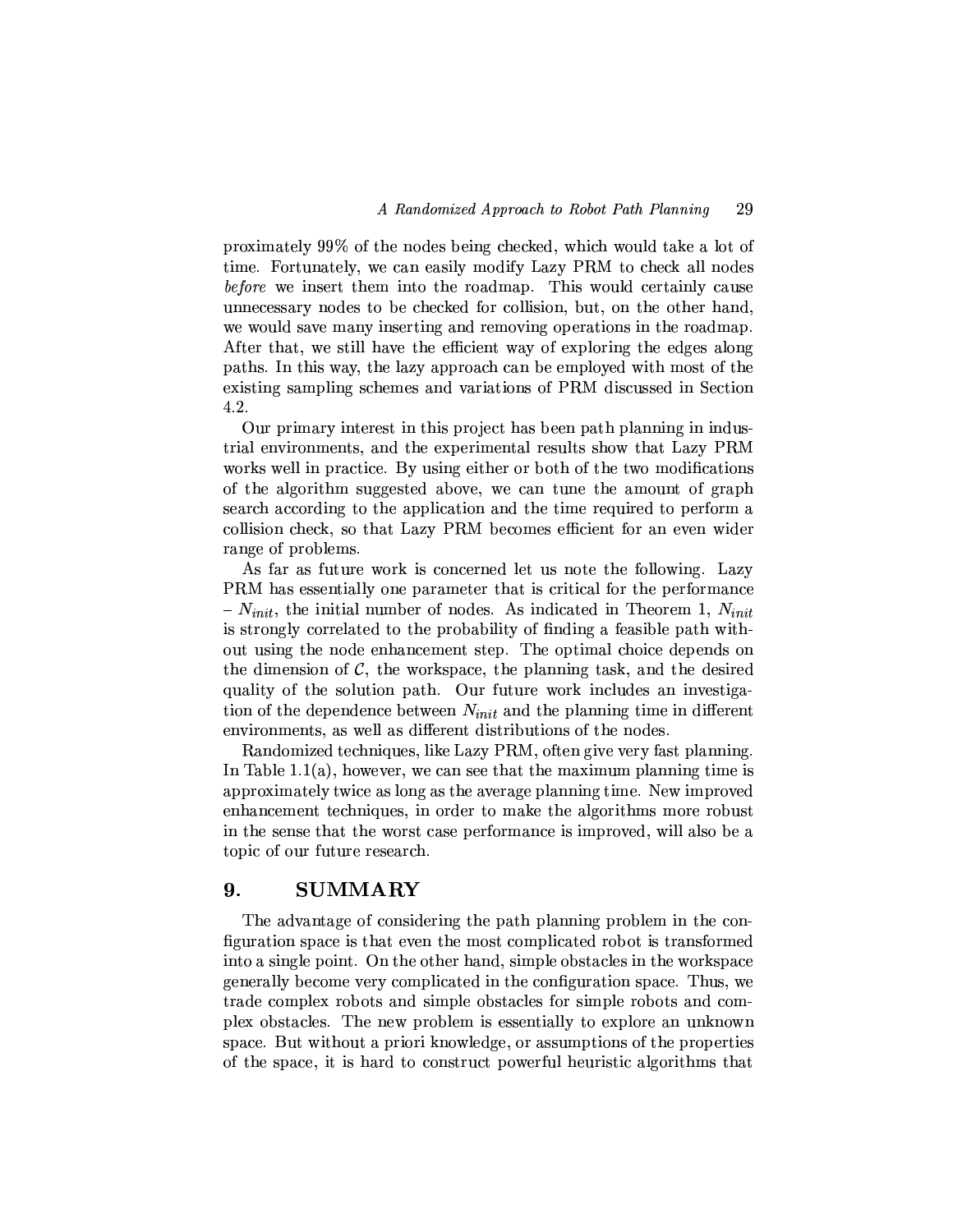can solve the problem. This is where randomized techniques have shown to be very useful, particularly in high-dimensional configuration spaces. Randomized planners (like PRM and Lazy PRM) are generally easy to implement and very efficient in exploring unknown environments, which make them popular and applicable to a wide variety of problems.

In this paper we further develop randomized planning techniques in the direction of achieving general and practically useful single query planners. We address standard industrial applications characterized by complex geometry and high-dimensional, relatively uncluttered configuration spaces. Our algorithm  $-$  called Lazy PRM  $-$  is based upon a general scheme for lazy evaluation of the feasibility of the roadmap. The scheme is simple and general and can be applied to any graph that needs to be explored. In addition to Lazy PRM, most other existing variations of PRM, and other related algorithms, can benefit from this scheme and significantly increase performance.

# Acknowledgments

The authors would like to thank Bo Johansson and ABB Robotics for supporting the project and for providing suitable software. The core of this work was performed during the visit of Robert Bohlin to the Physical Computing Group at the Computer Science Department of Rice University. Robert Bohlin was supported by NUTEK, the Swedish National Board for Industrial and Technical Development, project P10499. Work on this paper by Lydia Kavraki was supported by NSF CAREER Award IRI-970228, NSF CISE SA1728-21122N and a Sloan Fellowship.

# **References**

- [1] N.M. Amato, O.B. Bayazit, L.K. Dale, C. Jones, and D. Vallejo. Choosing good distance metrics and local planners for probabilistic roadmap methods. In Proc. IEEE Int. Conf. on Rob. & Aut., 1998.
- [2] N.M. Amato, O.B. Bayazit, L.K. Dale, C. Jones, and D. Vallejo. OBPRM: An obstacle-based PRM for 3D workspaces. In P. K. Agarwal, L. E. Kavraki, and M. Mason, editors, Robotics: The Algorithmic Perspective, pages 630-637. AK Peters, 1998.
- [3] N.M. Amato and Y. Wu. A randomized roadmap method for path and manipulation planning. In Proc. IEEE Int. Conf. on Rob.  $\mathcal{C}$ Aut., pages  $113-120$ , 1996.
- [4] J. Barraquand, L. E. Kavraki, J. C. Latombe, T.-Y. Li, R. Motwani, and P. Raghavan. A random sampling scheme for path planning. *Int. J. of Robotics Research*,  $16(6)$ :759-775, 1997.
- [5] J. Barraquand and J.C. Latombe. Robot motion planning: A distributed representation approach. Int. J. of Rob. Research,  $10:628-$

30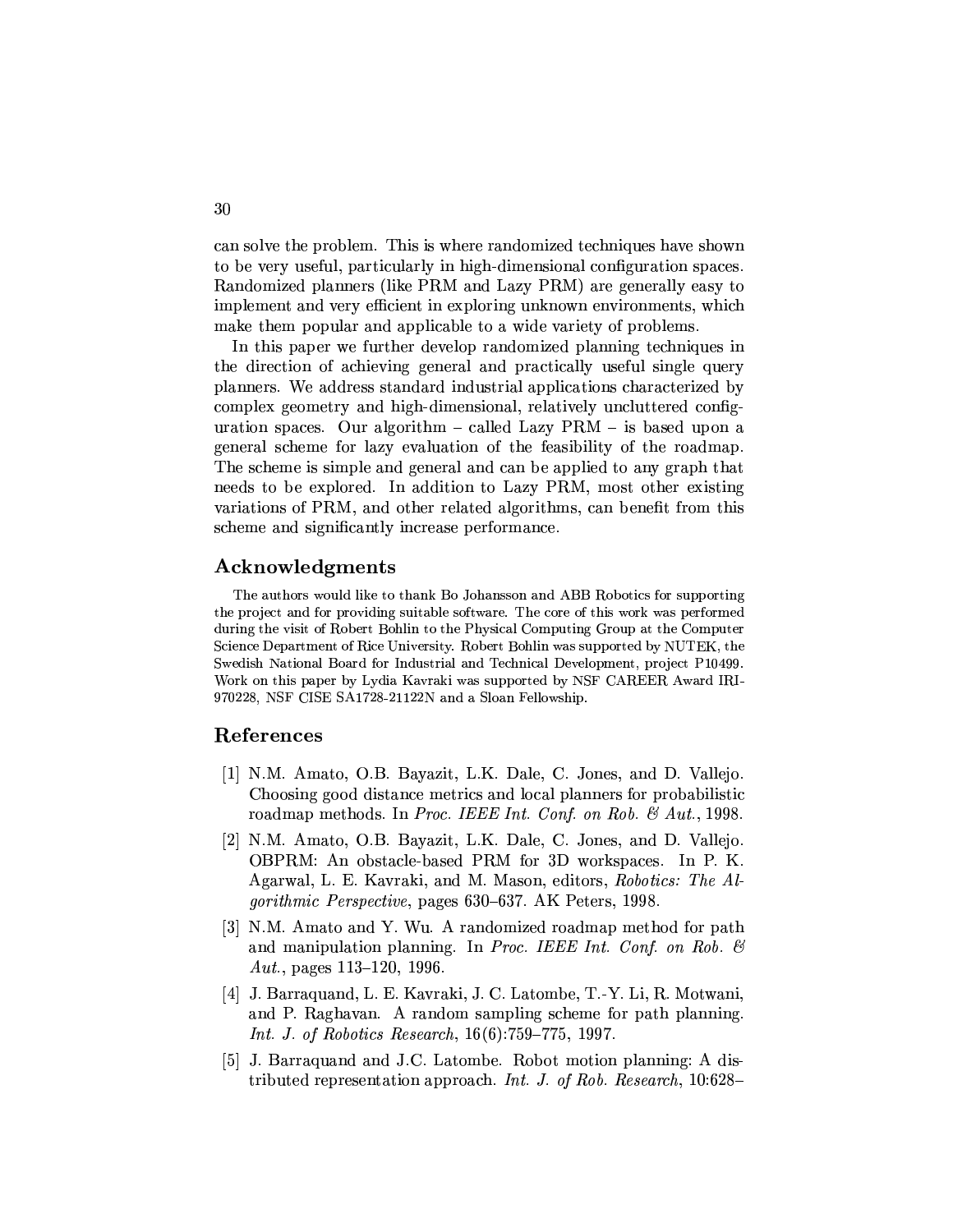649, 1991.

- [6] R. Bohlin. *Motion Planning for Industrial Robots.* Licentiate thesis, Chalmers University of Technology, 1999.
- [7] R. Bohlin and L.E. Kayraki. A lazy probabilistic roadmap planner for single query path planning. Submitted to Int. J. on Robotics Research.
- [8] R. Bohlin and L.E. Kavraki. Path planning using lazy PRM. In Proc. IEEE Int. Conf. on Rob. & Aut., 2000.
- [9] V. Boor, M.H. Overmars, and F. van der Stappen. The Gaussian sampling strategy for probabilistic roadmap planners. In Proc. IEEE Int. Conf. on Rob.  $\mathcal{B}$  Aut., pages 1018-1023, 1999.
- [10] L. Kavraki C. Holleman. A framework for using the workspace medial axis in PRM planners. In *Proc. IEEE Int. Conf. on Rob.*  $\mathcal{B}$  $Aut., 2000.$
- [11] S. Cameron. Enhancing GJK: Computing minimum distance and penetration distanses between convex polyhedra. In *Proc. IEEE Int. Conf. on Rob.*  $\&$  *Aut.*, pages 3112-3117, 1997.
- [12] J.F. Canny. The Complexity of Robot Motion Planning. MIT Press, Cambridge, MA, 1988.
- [13] B. Glavina. Solving findpath by combination of goal-directed and randomized search. In Proc. IEEE Int. Conf. on Rob.  $\mathcal{C}$  Aut., pages 1718-1723, 1990.
- [14] A. Gray. *Tubes.* Addison-Wesley, Redwood City, CA, 1990.
- [15] K. Gupta and A. P. del Pobil. *Practical Motion Planning in Robotics.* John Wiley, West Sussex, England, 1998.
- [16] L. Han and N.M Amato. Kinematics-based probabilistic roadmap method for closed chain systems. In Wokshop on the Algorithmic Foundations of Robotics, 2000.
- [17] T. Horsch, F. Schwarz, and H. Tolle. Motion planning for many degrees of freedom - random reflections at C-space obstacles. In *Proc. IEEE Int. Conf. on Rob. & Aut.*, pages  $3318-3323$ , 1994.
- [18] D. Hsu, L.E. Kavraki, J.C. Latombe, R. Motwani, and S. Sorkin. On finding narrow passages with probabilistic roadmap planners. In P. Agarwal, L. Kavraki, and M. Mason, editors, Robotics: The *Algorithmic Perspective*, pages 141–154. A K Peters, 1998.
- [19] D. Hsu, J. C. Latombe, and R. Motwani. Path planning in expansive configuration spaces. In Proc. IEEE Int. Conf. on Rob.  $\mathcal{B}$  Aut., pages 2719–2726, 1997.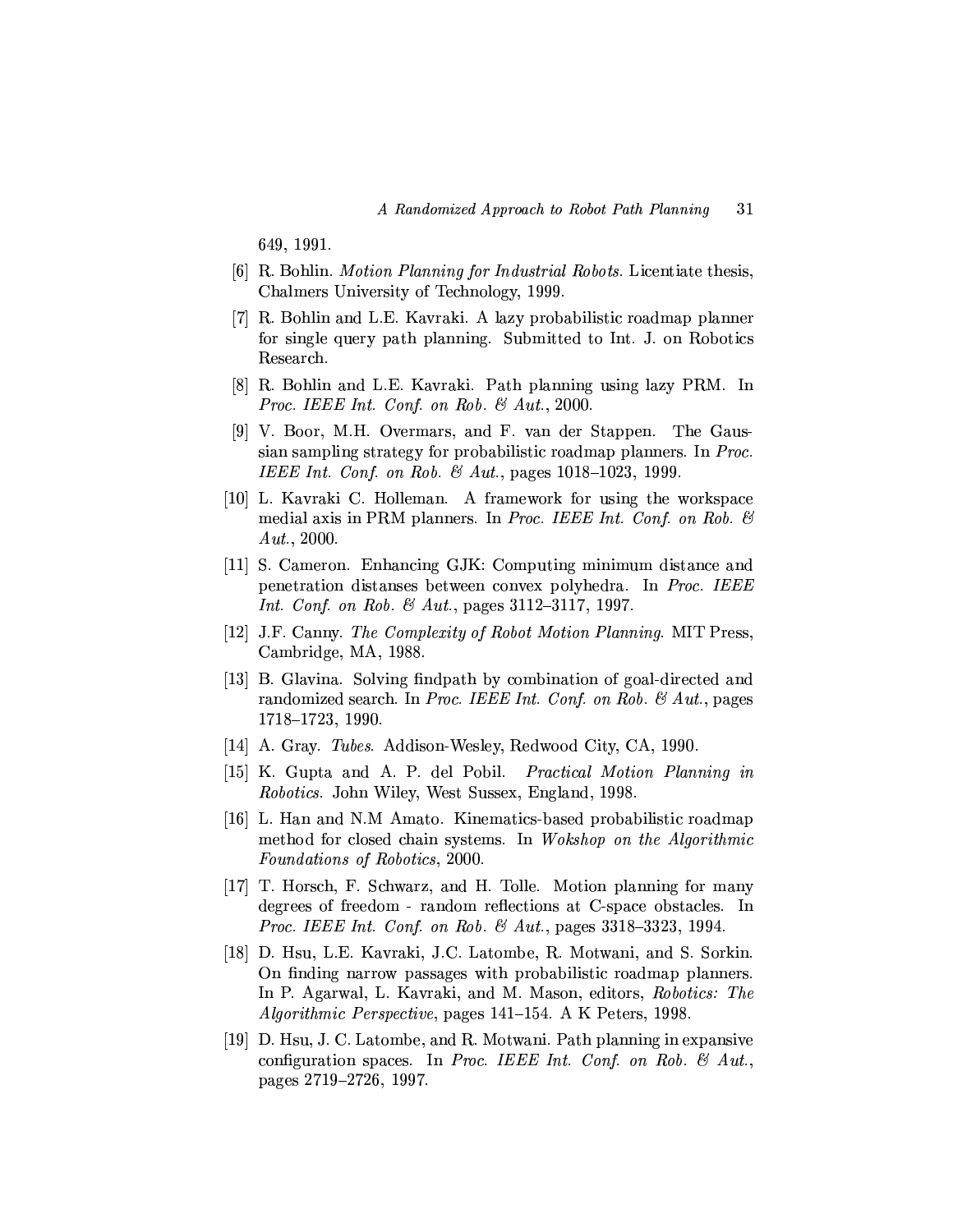- [20] Y.K. Hwang and N. Ahuja. Gross motion planning a survey.  $ACM$ *Comp.* Surveys,  $24(3):219-291$ , 1992.
- [21] P. Isto. A two-level search algorithm for motion planning. In Proc. IEEE Int. Conf. on Rob. & Aut., pages  $2025-2031$ , 1997.
- [22] R.A. Johnson and D.W. Wichern. Applied Multivariate Statistical Analysis. Prentice Hall, New Jersey, 1998.
- [23] L.E. Kavraki, M.N. Kolountzakis, and J.C. Latombe. Analysis of probabilistic roadmaps for path planning. In Proc. IEEE Int. Conf. on Rob. & Aut., pages 3020-3025, 1996.
- [24] L.E. Kavraki and J.C. Latombe. Randomized preprocessing of configuration space for fast path planning. In Proc. IEEE Int. Conf. on Rob. & Aut., pages  $2138-2145$ , 1994.
- [25] L.E. Kavraki, P. Švestka, J.C. Latombe, and M. Overmars. Probabilistic roadmaps for fast path planning in high dimensional configuration spaces. IEEE Tr. on Rob. & Aut., 12:566-580, 1996.
- [26] J.J Kuffner and J.C. Latombe. Fast synthetic vision, memory, and learning models for virtual humans. In IEEE Computer Animation. pages  $118 - 127$ , 1999.
- [27] J.C. Latombe. Robot Motion Planning. Kluwer, Boston, MA, 1991.
- [28] J.C. Latombe. Motion planning: A journey of robots, molecules, digital actors, and other artifacts. Int. J. of Rob. Research,  $18(11):1119-1128, 1999.$
- [29] J.P. Laumond and T. Siméon. Notes on visibility roadmaps and path planning. In Wokshop on the Algorithmic Foundations of Robotics, 2000.
- [30] S.M. LaValle and J.J. Kuffner. Randomized kinodynamic planning. In Proc. IEEE Int. Conf. on Rob. & Aut., pages  $473-479$ , 1999.
- [31] S.M. LaValle, J.H. Yakey, and L.E. Kavraki. A proababilistic roadmap approach for systems with closed kinematic chains. In *Proc. IEEE Int. Conf. on Rob. & Aut.*, pages  $1671-1676$ , 1999.
- [32] M.C. Lin and J.F. Canny. A fast algorithm for incremental distance computation. In Proc. IEEE Int. Conf. on Rob. & Aut., pages 1008-1014, 1991.
- [33] G.F. Luger and W.A. Stubblefield. Artificial intelligence and the *design of expert systems.* Benjamin/Cummings, Redwood City, CA, 1989.
- [34] A.H. Mishkin, J.C. Morrison, T.T. Nguyen, B.K. Cooper H.W. Stone, and B.H. Wilcox. Experiences with operations and

32